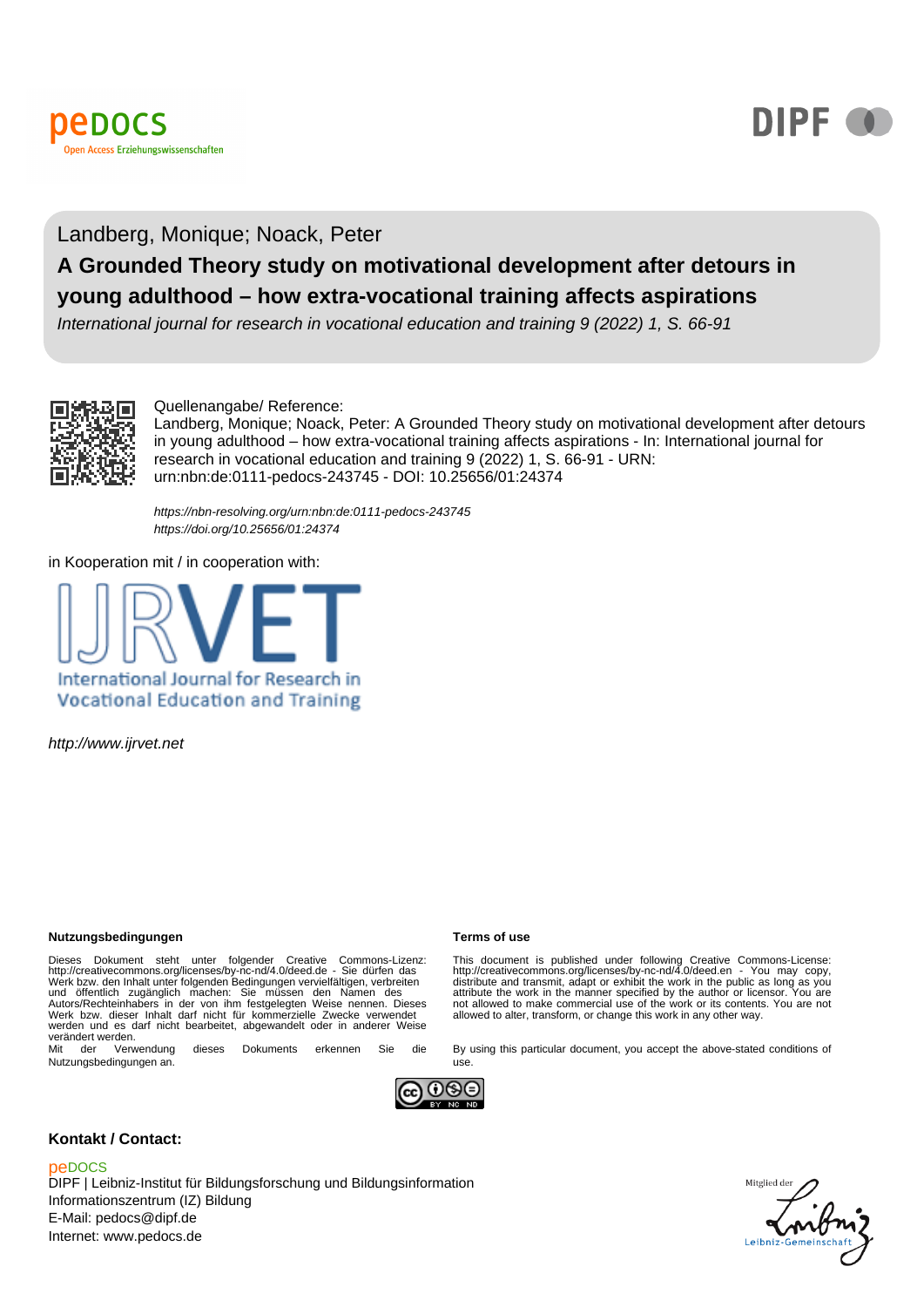*International Journal for Research in Vocational Education and Training (IJRVET)* 2022, Vol. 9, Issue 1, 66–91 https://doi.org/10.13152/IJRVET.9.1.4

# A Grounded Theory Study on Motivational Development Afer Detours in Young Adulthood – How Extra-Vocational Training Afects Aspirations

Monique Landberg<sup>1\*</sup>, Peter Noack<sup>2</sup>

*1Educational Psychology, University of Education Weingarten, Kirchplatz 2, 88250 Weingarten, Germany*

*2Educational Psychology, Department of Psychology, Friedrich-Schiller-University Jena, Humboldtstrasse 27, 07743 Jena, Germany*

Received: 06 July 2021, Accepted: 21 February 2022

# **Abstract**

**Context:** In the present study, we explore what motivates young adults to re-engage with education or employment after a period of non-engagement. Insights into this process facilitate the implementation of tailored support measures for at-risk groups. It is well-known that young people who are not involved in any kind of education, employment, or training face further risks to their professional and psychological development.

**Methods:** Using a grounded theory approach, interviews with young adults from various educational tracks were analyzed, compared, and contrasted. The sample was focused mainly on apprentices in extra-vocational training and professionals working with young people to describe the process of re-engaging in detail  $(n = 30)$ .

**Findings:** Our analyses suggested that frustrating prior experiences and ofers to participate in government-funded vocational training prompted motivation to learn an occupational skillset. Undergoing an apprenticeship enabled young adults to develop the motivation to fnish vocational training and to plan on further education.

\*Corresponding author: monique.landberg@ph-weingarten.de

ISSN: 2197-8646 https://www.ijrvet.net

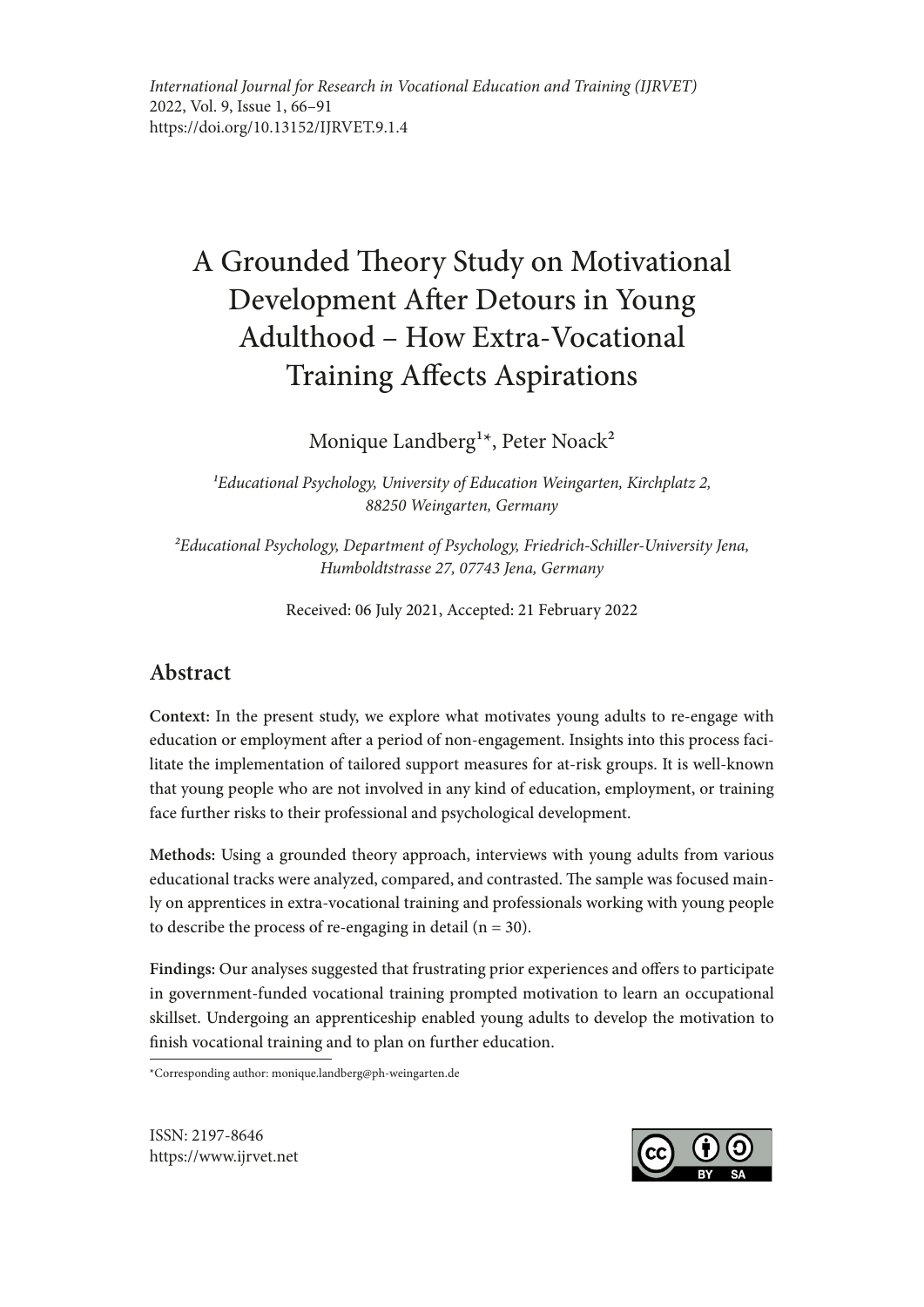Conclusion: The implications of these results as they pertain to Germany's labor market policies, which foster a sense of individual responsibility to facilitate the achievement of professional success, are discussed. Furthermore, the implications for supporting further educational aspirations when working with young adults are discussed.

**Keywords:** Access to Education, At-Risk Youth, Apprentice, Career Pattern, Educationally Disadvantaged Youth, Vocational Education and Training, VET

# **1 Introduction**

In times of uncertainty, the perceived risk of becoming unemployed increases, and some groups become more vulnerable to labor market changes than others. The groups at especially high risk of unemployment include young people and those with low levels of educational attainment (European Commission, 2020). Individualization and de-standardization pose risks for young people who have lef school without any formal educational credentials. In the wake of globalization, and in line with trends that have been mounting since the 1980s, these individuals have difculty fnding any work, let alone well-paid, stable positions (Blossfeld et al., 2011). Tis overall risk is exacerbated by macroeconomic shifs, such as recessions. The last recession took place in 2008. It did not affect Germany as drastically as other countries due to the introduction of underemployment assistance, an instrument for workers who have been forced to reduce their monthly working hours that allows them to receive compensation from the Federal Employment Agency (Rinne & Zimmermann, 2012). However, young people with low levels of educational attainment are also at risk for becoming trapped in unstable careers in Germany, for example, due to their inability to secure training (Bundesinstitut für Berufsbildung, 2013).

Nevertheless, many countries have a system to train apprentices in felds facing a shortage of workers and have attempted to deal with the situation by introducing alternative routes to vocational training (Aspøy & Nyen, 2017). However, these alternatives have advantages and disadvantages, such as reducing the motivation of employers to ofer regular apprenticeship placements in the long run (Aspøy & Nyen, 2017). Hence, there continues to be a mismatch between young people wanting to begin an apprenticeship and the available positions (Bundesministerium für Bildung und Forschung, 2021). When no position can be secured, young people ofen end up entering the so-called "transition system" (e.g., Michaelis & Busse, 2021) to gain the necessary skills to obtain an apprenticeship. However, whether this system is helpful or only a "waiting loop" is a topic of debate (Busemeyer & Iversen, 2012; Solga et al., 2014; Walther et al., 2007).

The present study is focused on interviews with young people who participated in a special form of vocational training called "extra-vocational training" (BaE; "**B**erufsausbildung in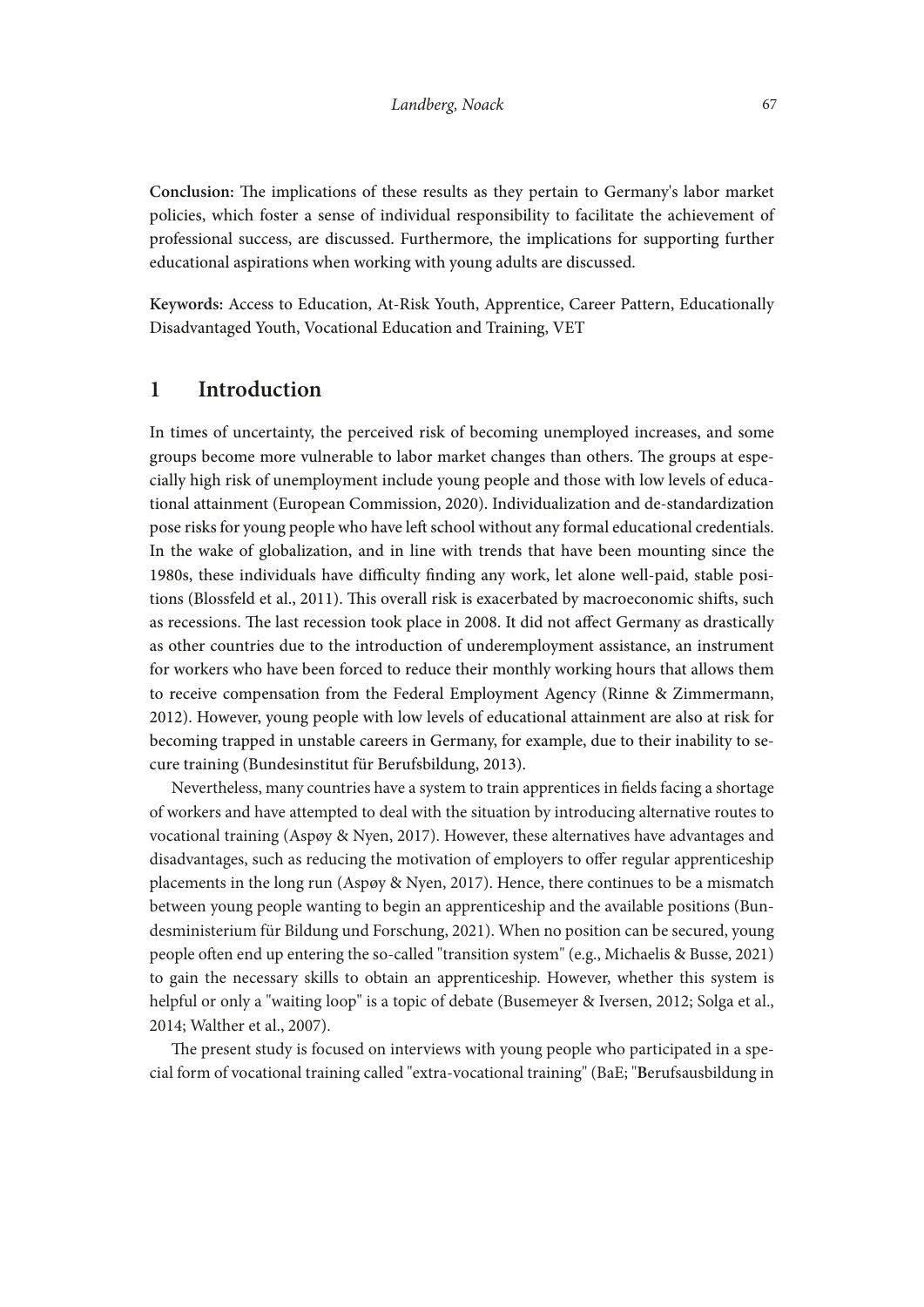außerbetrieblichen Einrichtungen"). The BaE program is part of the transition system and is a government-funded program ofering vocational training credentials to young people who, for various reasons, are unable to secure vocational training under normal conditions in a free-market economy.

The interviews took place in 2011, three years after the 2008 recession. Although the recession afected Germany only mildly overall (Möller, 2010), some subgroups, such as young, male, and poorly educated workers, were disproportionately negatively afected (Jenkins et al., 2013). Interviews with career counselors, teachers, and social pedagogues were integrated for theory-building according to the strategies suggested by grounded theory, the method used to analyze the data. Furthermore, a few interviews with Italian apprentices and teachers were included to add a perspective representing a more critical economic situation. The economic situation in 2011 was much worse in Italy than in Germany, especially for young people (Fiori et al., 2016; Schoon & Bynner, 2019). These interviews helped the researchers compare data with data, a key process within the applied grounded theory framework (Corbin, 2009). The present study is an attempt to understand the extent to which participation in BaE functioned as an educational detour versus an educational dead end. Special attention was paid to the factors motivating the young adults, as motivation is likely to be especially relevant for many people when dealing with such a detour, as well as the demands of the vocational training program. The results illustrate how disadvantaged groups within a society can be supported to enable them to engage with training and education during times of crisis.

# **2** The Importance of Work for Young Adults

The domain of work was and is highly relevant for individual identity and for the development of a satisfying life perspective (Jahoda et al., 1975; Modini et al., 2016). Longitudinal research has shown that successful entry into employment is associated with better selfesteem and higher levels of life satisfaction (Winefeld et al., 2017) and that well-being is positively infuenced by successful work transitions (Schulenberg et al., 2004). Employment is associated with occupational self-efficacy (Seiffge-Krenke et al., 2013), a minimal feeling of being stuck between adolescence and adulthood, and a lower need for identity exploration (Crocetti et al., 2015). Being given the chance to obtain more education throughout the ofen-volatile young adult years helps people learn to deal with the increased demands of the professional sphere and increases their chances of securing employment (Núñez & Ilias, 2010; Settersten & Ray, 2010).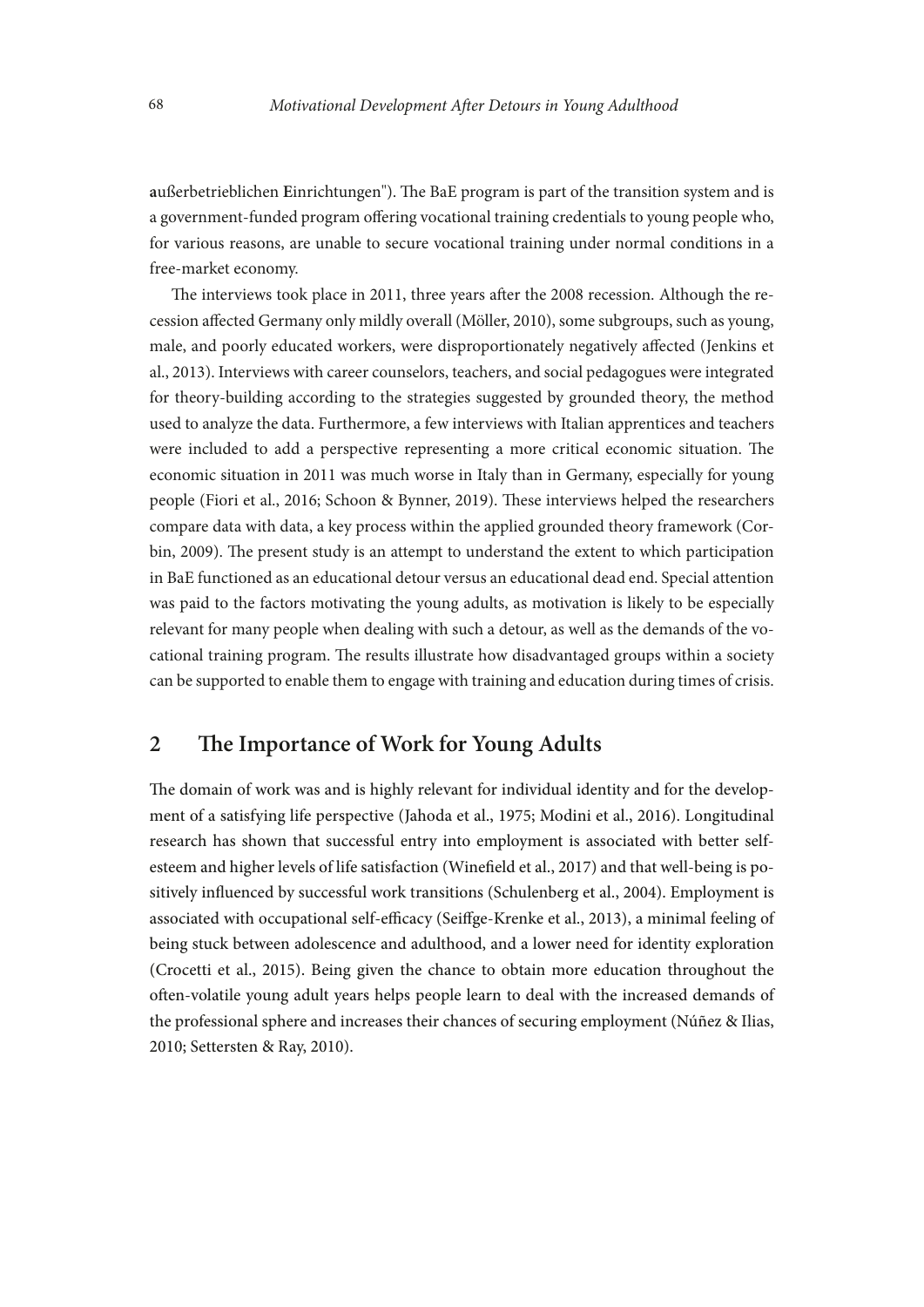#### 2.1 The Situation of German Young Adults

In Germany, the vocational education system, which pairs working for a company with attending vocational school ("dual system"), offers a clear path to employment outside the university that is respected by the community (Mortimer et al., 2005), although it is associated with relatively modest career aspirations (Heckhausen & Tomasik, 2002). However, some young people are at an increased risk of being unable to secure vocational training placement. The risk factors include living in regions with few employment prospects or being socially disadvantaged because of learning disabilities or functional limitations (Bundesinstitut für Berufsbildung, 2013). Ofentimes, the young people with the fewest formal educational credentials (the "Hauptschulabschluss", which is awarded afer nine years) (or with no credentials at all) are at risk of marginalization and being unable to fnd an apprenticeship through the regular dual system (Autorengruppe Bildungsberichterstattung, 2012; Ochsner, 2015). Such young people comprise a subgroup within the NEETs—those who are "Not in Education, Employment, or Training"—and they are ofentimes "forced" to engage (in education and training) under the threat of beneft withdrawal or have been discouraged from entering the labor market by a perceived lack of opportunity (Mascherini, 2019, p. 524f).

For disadvantaged youths, governmental training programs offer a way to obtain a vocational training degree. Such disadvantaged young adults are the focus of the present study. One such training program, BaE, offers disadvantaged young people a vocational training degree. Depending on their chosen occupation, these programs usually take two or three years to complete. Unfortunately, this program has become associated with negative stereotypes among prospective employers, who may assume that the participants are unqualifed for real-life professional situations and who may be disinclined to ofer the program's graduates a job (Braun et al., 1999). However, the quality of BaE training is generally high (Braun et al., 1999), and the graduates who meet specifc criteria (e.g., grade point average, years of foreign language instruction) automatically obtain the next-highest educational credential, which is equivalent to ten years of schooling, as opposed to nine (Rahmenvereinbarung uber die Berufsschule, 2015).

#### **2.2 Macrostructural Infuences on Youths Entering the Labor Market**

During the period when the present study was conducted (the data collection took place from 2011-2012), Germany had, overall, been much less severely impacted than many other countries by the 2008 Great Recession (Möller, 2010). The youths who end up in a government training program tend to become especially frustrated in the context of an economy that is, overall, seen as improving, as they are likely to feel an increased sense of personal failure and may encounter less sympathy than their peers in their struggle to fnd employment (Heggebø & Elstad, 2018).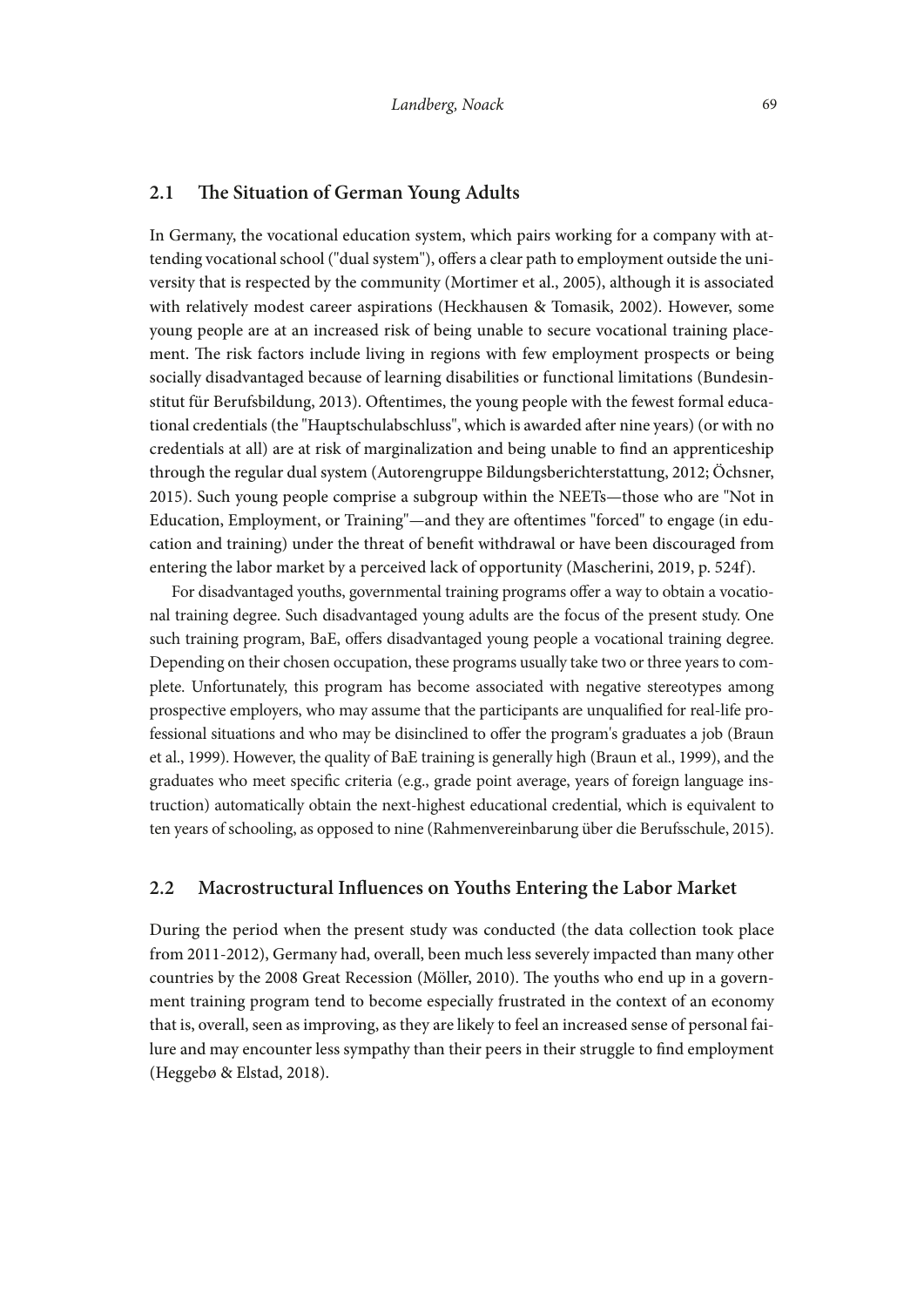To account for the various macrostructural infuences and economic situations that difer by country or region (Blöchle, 2010; Eurostat, 1995-2015), several Italian apprentices were included in the present study. Northern Italy has an apprenticeship system like the German dual system, while middle and southern Italy have distinct vocational training systems depending on the region. Hence, it is difficult to attain vocational qualifications outside the academic track (Blöchle, 2010). Compared to other European countries, youth unemployment, on average, is higher in Italy than in Germany (Eurostat, 1995-2015). Overall, depending on the characteristics of an area's social welfare system, entry into the labor market can be more difficult for young Italians, who must rely on family support more often than young Germans.

In Germany, the social welfare system supports young adults entering the labor market (Dommermuth, 2008). However, since the 1990s, activation approaches (i.e., those focusing more on individual responsibility) have been increasingly pursued for all age groups and subpopulations (Lessenich, 2003). Direct monetary support is kept to the minimum needed to survive to motivate people to search for work. The goal is to reintegrate unemployed people into the labor market as quickly as possible, with individual barriers, such as illness and debt, being addressed by counseling and support services (Broschinski, 2013).

One result of this focus on activation policies is that individuals are seen as being responsible for their own success or failure in the job market (Lessenich, 2003; Scherger, 2013). Young people who are not successful at securing vocational training positions may, therefore, struggle with feelings of frustration and demotivation as they grapple with their situation while being deemed to be responsible for their failure.

# **3 Detours During the Occupational Development of Young Adults**

Grounded theory uses what are known as "sensitizing concepts", especially in the context of the research questions that are asked (Tarozzi, 2012). In the present study, detours were considered a sensitizing concept. Coined by Blumer (1954, p. 7), the term "sensitizing concept" creates an awareness of which aspects should be examined more closely and focused on in the data (Blumer, 1954): "[Sensitizing concepts] are developed in the comparison of cases by finding similar or common elements among them all. They refer to the general rather than the unique and thus make cross-cultural understanding possible" (Diesing, 1971, p. 209; as cited in van den Hoonaard, 1997, p. 27). In the interview material, "detours" were defned as dropping out of school, having children, undergoing periods of unemployment, switching between training companies, and spending time in transitional programs to complete education or training.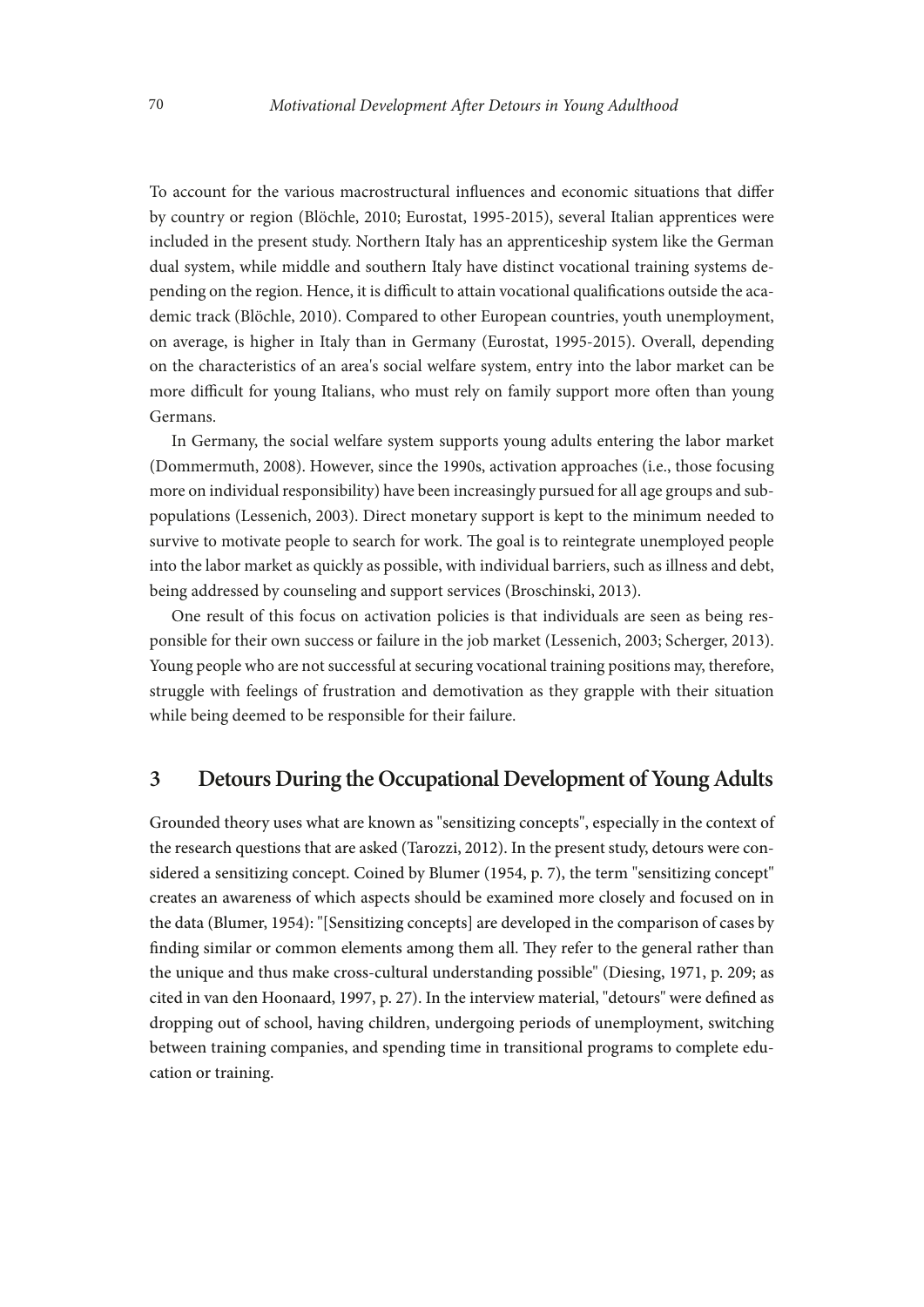# **4 Motivation to Learn Troughout One's Lifetime**

According to Ford (1992), motivation consists of the goals, emotions, and beliefs related to personal agency. Individuals set goals and decide for or against certain options (Faltermaier, 2008). However, this process happens within societal constraints (Faltermaier, 2008; Mayer, 2004). Agency can be defned as the perceived ability to act (Böhnisch et al., 2008, p. 31) and is infuenced by factors such as resources, gender, and socioeconomic status (Settersten & Gannon, 2005). Agency can be considered present when goals are selected, and eforts are made to achieve them (Schoon, 2007). However, in economically depressed regions where the continued pursuit of goals may only result in frustration and distress, disengagement from occupational goals can better support well-being (Tomasik et al., 2009), making disengagement a manifestation of agency. The individual-level factors that infuence learning throughout one's lifetime are gender, age, immigration status, and educational background (Oferhaus et al., 2016). For example, people without vocational qualifcations are ofen not interested in pursuing further training. On a societal level, access to options and the availability of opportunities and fnancing also infuence participation in lifelong learning activities (Boeren, 2017; Oferhaus et al., 2016). Besides these factors, the motivation to learn and the ability to transform such motivation in concrete learning activities are essential for the individual's achievement of learning goals (Spiel et al., 2019). Hence, one must be motivated to learn new things and be capable of creating a situation in which new knowledge can be accessed and acquired. It is also necessary to apply strategies to integrate such knowledge into one's existing frame of reference. Remaining motivated daily requires a strong will and the recognition of how remaining motivated serves one's goals (instrumentality) (Rheinberg, 2008). Instrumentality may also be referred to as an "action-result expectation", that is, one must be cognizant of, in this specifc case, the link between devoting regular attention to training (action) and how it leads to the successful completion of the training (result) and, ultimately, to the implementation of one's pre-determined goals (consequence) (Rheinberg, 2008). Hence, motivation is a complex construct that has many individual prerequisites; however, a supportive environment is also an essential condition (Ford, 1992).

# **5 Aim of the Current Study**

The successful completion of any training program and, more importantly, one's subsequent successful transition into the labor market, hinges on the motivation level of the participants and on how the goals, energy, and persistence they bring to the program are fostered and encouraged throughout the training. Hence, the aim of the present study was to investigate the participants' life paths prior to participation in the training program, the perceptions of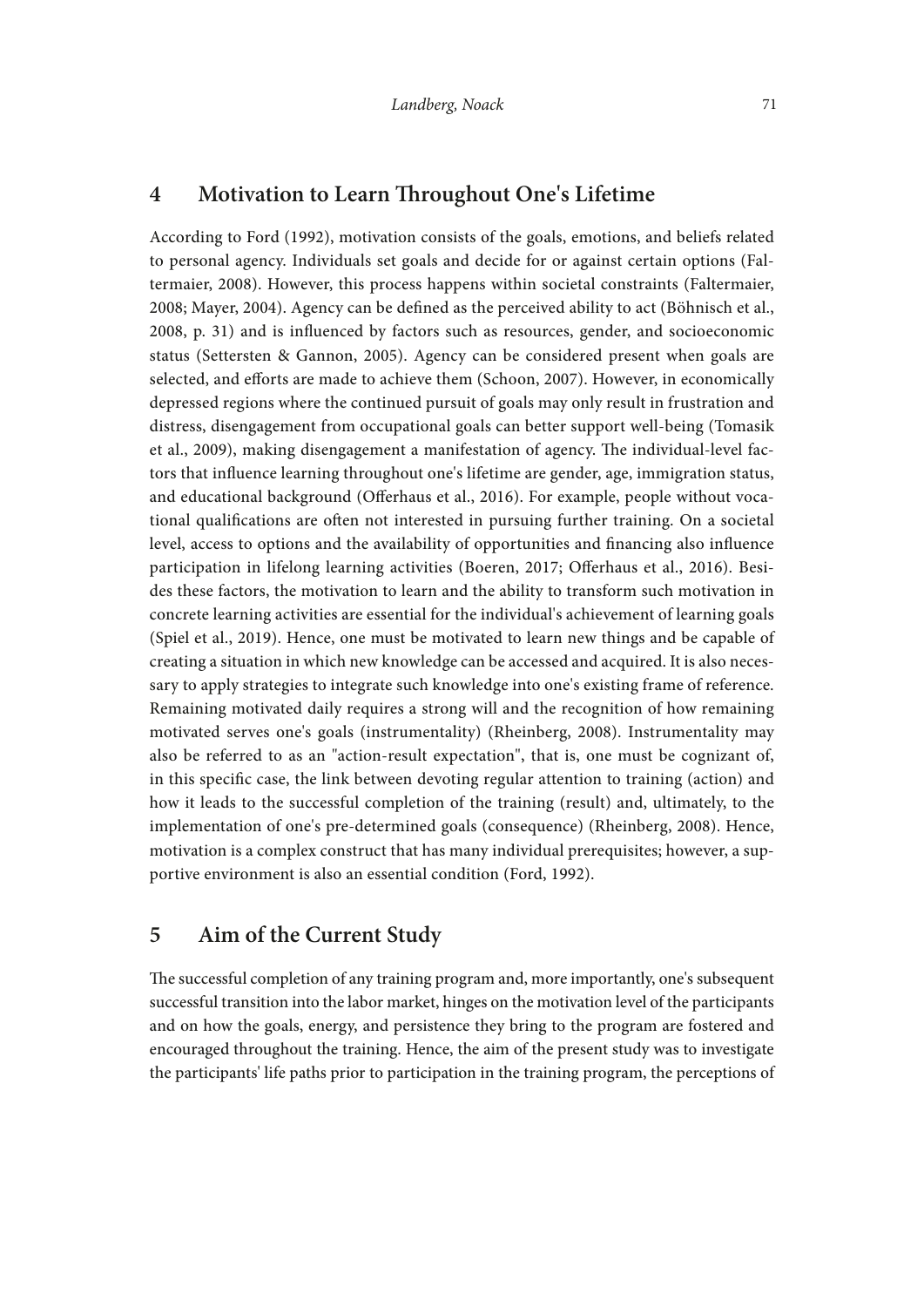the participants, how the participants handled detours, what the participants thought about their futures, and the levels of participant motivation.

A qualitative approach was applied to gain in-depth insights into possible processes and to determine the relationships between them and the possible mechanisms driving the processes. Using a grounded theory approach allows researchers to examine "what is going on or what is happening (or has happened) within a setting or a particular event" (Morse, 2009, p. 14). Being in a training program and adapting to this reality represents both a social psychological and social structural process within a specifc context (Stern, 2009). Whether young people either feel the outcome is worth the output of effort and are energized by taking personal responsibility for their learning, or whether, on the other hand, they are distressed by the implied defcit orientation and angered or frightened by the threat of decreased social welfare benefts if they do not comply with the program, might lead to diferent results. Hence, a process-oriented method, such as grounded theory, seemed most suitable for our objective (Dey, 1999).

In the present study, we gathered interview data to shed light on the possible mechanisms afecting why some young people have the ability to return to the pursuit of education as a prerequisite for a successful transition into the labor market. Hence, the research question was as follows: How can the process of developing motivation afer undergoing occupational detours be described? Young adults in extra-vocational training (BaE)—who represent a particularly vulnerable group—were contrasted with young people entering the professional sphere under more linear and traditional circumstances, such as being university graduates or apprentices in the dual system. A few interviews with Italian apprentices and teachers were included to add a perspective regarding a more critical economic situation. Interviews with career counselors, university lecturers, and social pedagogues were also incorporated to facilitate theory-building. The aim was to compare and, hence, to identify the motivation development process for vulnerable young adults in the BaE program. This was done by contrasting the responses of diverse interviewees.

# **6 Data and Methodology**

#### **6.1 Data**

Thirty interviews were included in the present study. In total, 12 of the respondents were male  $(40%)$ , and 18 were female  $(60%)$ . They were young adults involved in extra-vocational training (BaE;  $n = 11$ ) and members of their support systems, such as social workers ( $n = 6$ ). Grounded theory relies on the inclusion of contrasting voices, so interviews with a German university student ( $n = 1$ ), German apprentices in the dual system ( $n = 5$ ), and vocatio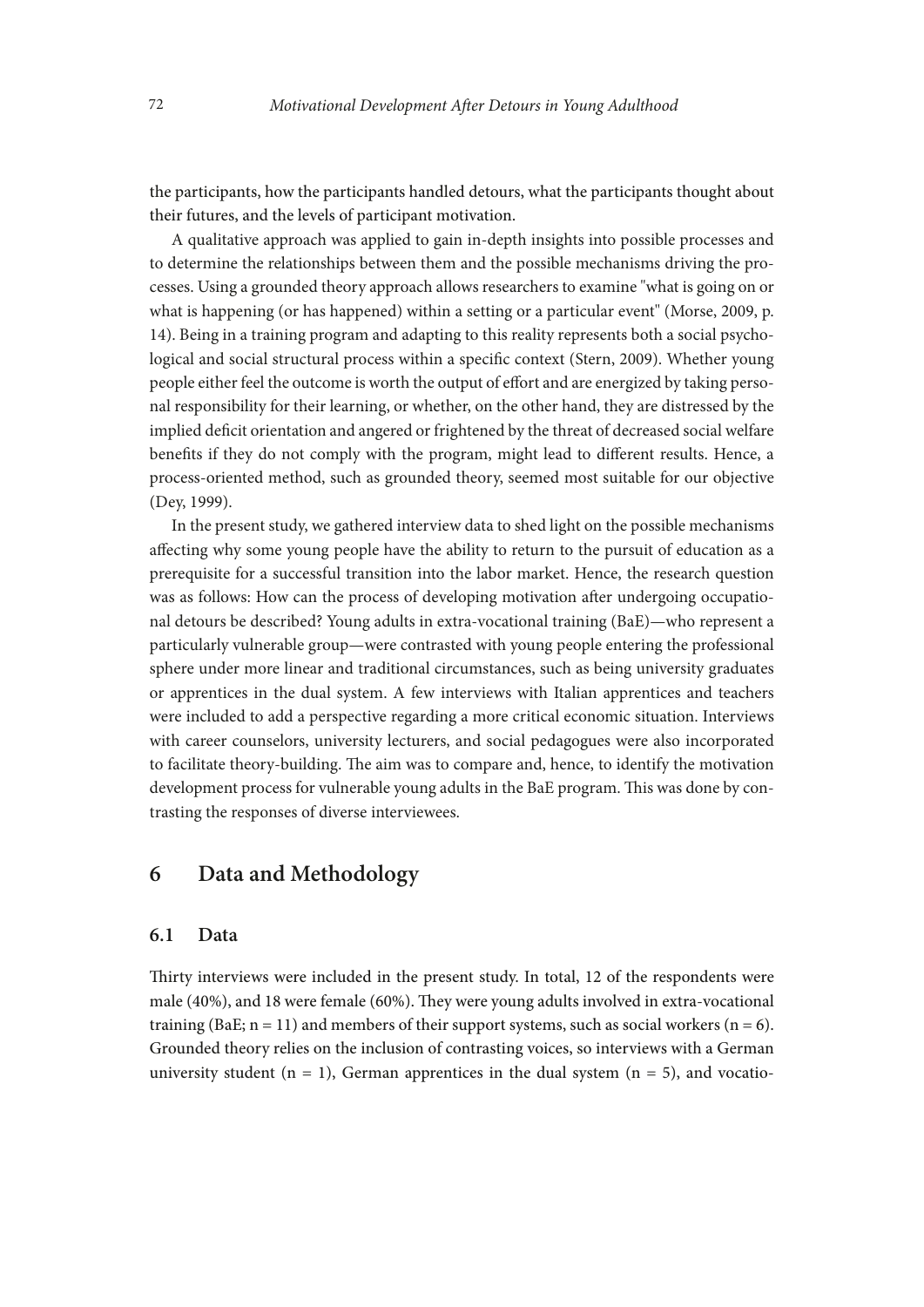nal students from Italy  $(n = 4)$  were also included. Furthermore, two women in a training program and one enrolled in a school-based apprenticeship from Germany were included. Including young Italian adults allowed the researchers to gain insights into how macrostructural conditions may result in similarities or diferences within the target population. See Table 1 for the interview topic guide.

| General questions                      | For example:                                                                     |
|----------------------------------------|----------------------------------------------------------------------------------|
|                                        | And now your professional career: How did you get this trai-<br>ning here?       |
| Life situation                         | For example:                                                                     |
|                                        | Current living situation                                                         |
| Education                              | For example:                                                                     |
|                                        | Career aspirations during school time                                            |
| (future) professional goals and values | For example:                                                                     |
|                                        | What should the work be like you do every day?                                   |
| Parents and peers                      | For example:                                                                     |
|                                        | Who was important when thinking about work, decisions in<br>school and training? |
| Work-life balance                      | For example:                                                                     |
|                                        | How do you combine work/training and private life?                               |
| Adult status                           | For example:                                                                     |
|                                        | Would you say you are grown up?                                                  |
| Wellbeing                              | For example:                                                                     |
|                                        | Meaning "happy life"                                                             |
| Possible selves exercise               |                                                                                  |
| Conclusion                             | For example:                                                                     |
|                                        | How was it for you to be interviewed?                                            |

*Table 1: Topic Guide Used for Interviewing Young People in BaE*

Table 2 provides an overview of the entire sample. Most of the interviews were conducted and transcribed by the first author. The participants in the interviews conducted by the first author were remunerated with vouchers or checks amounting to 10 euros. As shown in Table 2, some of the interviews were conducted by psychology students in the context of course assignments. The young adults who were interviewed ranged from 18 to 29 years of age (average  $= 21.46$ ). The respondents in the support system ranged from 31 to 64 years of age (average age  $= 41.6$ ; one missing response). The quotes were translated and modified by the frst author to improve the expressions and to facilitate readers' ease of understanding (van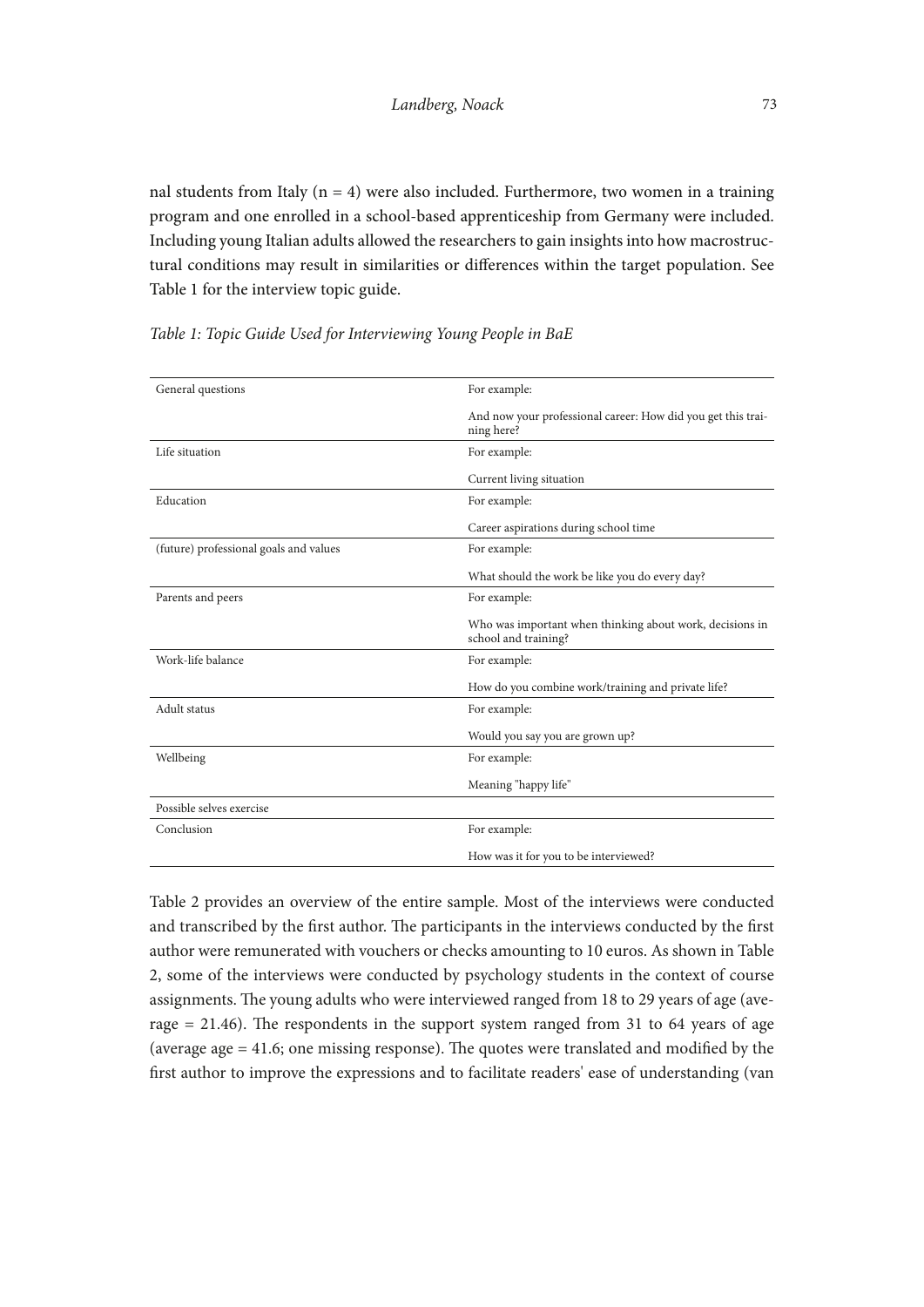Nes et al., 2010). All the interviews were conducted in a professional setting. The process for the interviews conducted by the first author is described in detail below. The participants were approached via a provider of BaE training. Information about the interview was given to a group of apprentices or individuals. The interviewees clarified whether they wished to participate in the survey. The providers and individuals who were approached were open to and interested in the project.

Within the BaE facilities, convenience sampling was conducted, in which all those who were interested in participating or who were present on the survey days were interviewed (Merkens, 2010). However, care was taken to ensure that only trainees in the last year of their apprenticeship were interviewed to focus on their anticipation regarding the transition into the "real" world of work. Within the sample, there were only a few exceptions (see Table 2). In addition to the young adults in the BaE program, four trainees in the dual system were interviewed. These interviews took place either in the office of the first author or in a quiet room at the trainees' workplace.

Four interviews were conducted with vocational school students in Italy. Even though there were only a handful of interviews conducted, they offer the opportunity to pinpoint the extent to which various issues and processes found in the German context can also be found for Italian trainees. To examine the structural and cultural factors infuencing the training situation of young adults, the following procedure was used. In addition to conducting interviews in Campania, interviews were also conducted in Trentino-South Tyrol. This enabled a comparison between the youths of Germany and two areas in Italy. Regarding the values and norms of workplace culture, Campania and the autonomous region of Trentino-South Tyrol are assumed to be more similar compared to Germany. If there are diferences stemming from the training system, it is assumed that they will show up more in the comparison between the data from Germany and Campania than in the comparison with Trentino-South Tyrol, as the structure of training in Germany and the region of Campania differs greatly. The interviews in Italy were carried out from March to April 2012, and remuneration was provided to the trainees in the amount of 10 euros.

Two vocational students were interviewed in the Trentino-South Tyrol region and in Campania. Furthermore, the perspective of the support system was included in Trentino-South Tyrol, and a teacher and two integration teachers in South Tyrol were interviewed. In South Tyrol, all the interviews were conducted in German. Contact was made with a vocational school via the regional administration of the Autonomous Province of Bolzano South Tyrol, a German vocational training department. In Campania, the interviews were carried out with the help of an interpreter from the Goethe Institute in Naples, and the questions were adapted specifcally to the respective narrative and translated into Italian in the interview context. The contents of the two interviews were summarized in German and, with the help of a native Italian speaker, the correctness of the content of the interview recording and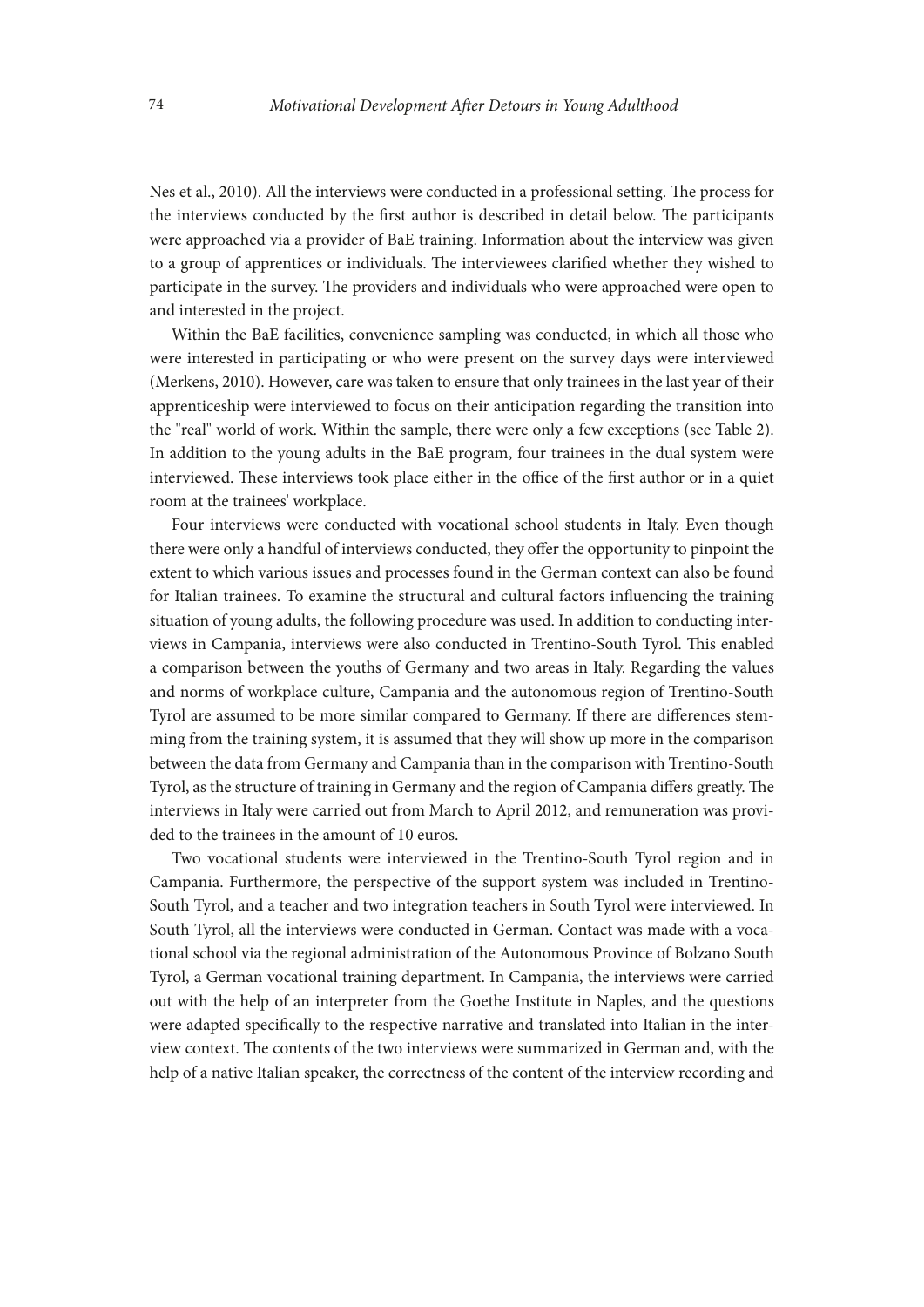the summary was checked. In Italy, young adults were selected via vocational schools considering the criteria for determining disadvantage and the difficulty of living conditions (e.g., integration status of a student, changes in school/dropping out of school, etc.). In addition, it was necessary to confrm that the potential respondents were also interested in participating in an interview. When the interviews were conducted by students (see Table 2), the procedure was slightly diferent.

|                | Interviewee (including gender<br>and age) |  | Short description (including parental status, migration background/nationality<br>if known) |
|----------------|-------------------------------------------|--|---------------------------------------------------------------------------------------------|
| $\mathbf{1}$   | Male,                                     |  | Final year in BaE, Turkish nationality                                                      |
|                | 20 Years, G                               |  |                                                                                             |
| $\overline{2}$ | Female,                                   |  | Graduate of BaE                                                                             |
|                | 29 Years, G                               |  |                                                                                             |
| 3              | Female,                                   |  | From lowest school track to university, migration background, interview                     |
|                | 21 Years, G                               |  | conducted by students                                                                       |
| $\overline{4}$ | Male,                                     |  | In first year of BaE                                                                        |
|                | 25 Years, G                               |  |                                                                                             |
| 5              | Female,                                   |  | Social worker in BaE                                                                        |
|                | 41 Years, G                               |  |                                                                                             |
| 6              | Female,                                   |  | Career counselor                                                                            |
|                | 46 Years, G                               |  |                                                                                             |
| 7              | Female,                                   |  | Social worker in BaE                                                                        |
|                | 26 Years, G                               |  |                                                                                             |
| 8              | Female,                                   |  | Lecturer in BaE                                                                             |
|                | 64 Years, G                               |  |                                                                                             |
| 9              | Female,                                   |  | Teacher (focus on students with more support needs)                                         |
|                | 31 Years, I                               |  |                                                                                             |
| 10             | Female,                                   |  | Mother with one child, last year in BaE                                                     |
|                | 23 Years, G                               |  |                                                                                             |
| 11             | Female,                                   |  | Graduate of BaE, has children                                                               |
|                | 29 Years, G                               |  |                                                                                             |
| 12             | Male,                                     |  | Last year of BaE, Russian nationality                                                       |
|                | 19 Years, G                               |  |                                                                                             |
| 13             | Female,                                   |  | Attends a special training program to prepare for a vocational training, interview          |
|                | 21 Years, G                               |  | conducted by students                                                                       |

### *Table 2: Overview of Interviewees*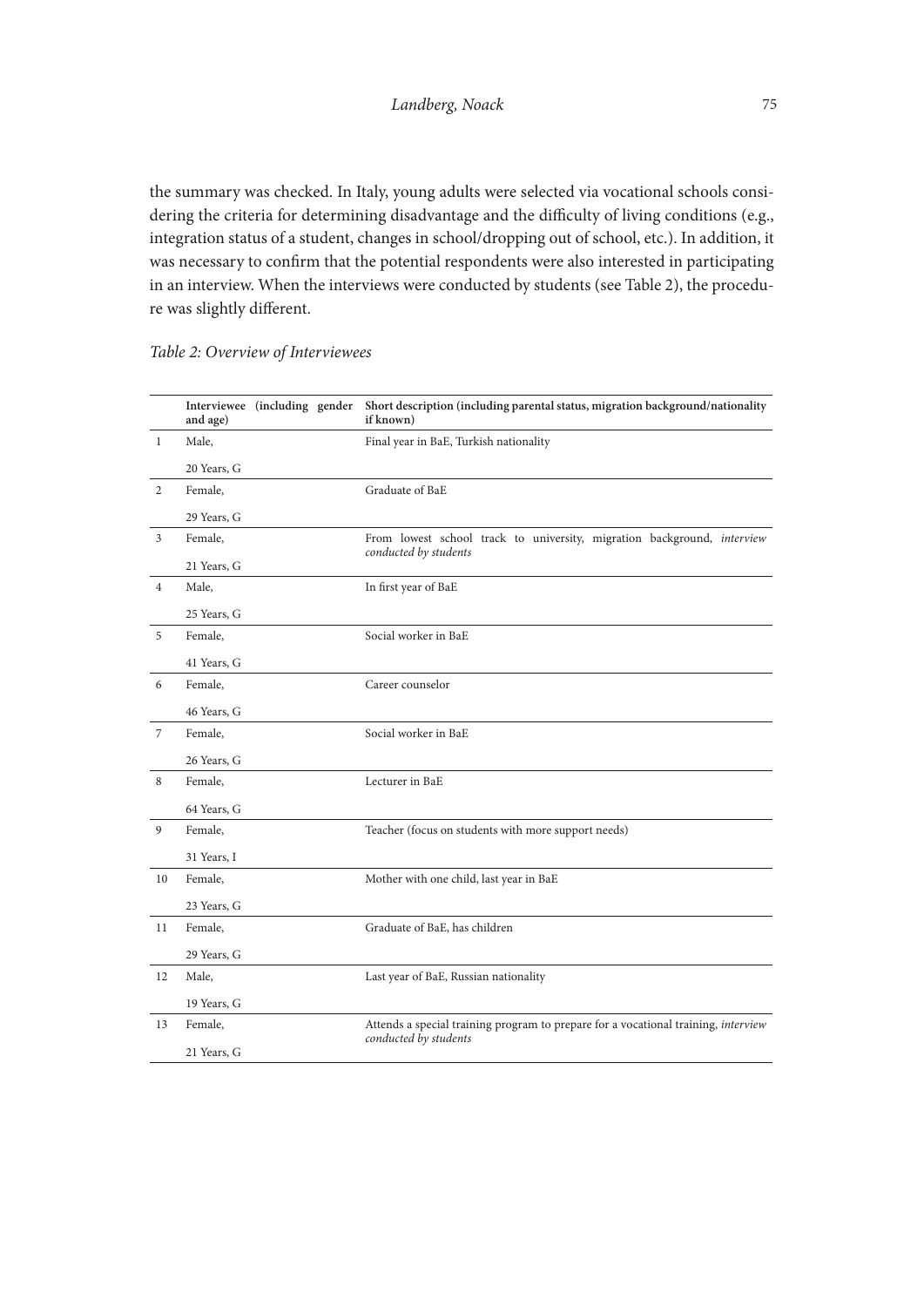| 14 | Female,     | Attends a special training program to prepare for a vocational training, interview                                     |
|----|-------------|------------------------------------------------------------------------------------------------------------------------|
|    | 20 Years, G | conducted by students                                                                                                  |
| 15 | Female,     | In second vocational training (completed the first)                                                                    |
|    | 21 Years, G |                                                                                                                        |
| 16 | Female,     | Vocational training in dual system                                                                                     |
|    | 18 Years, G |                                                                                                                        |
| 17 | Male,       | Vocational training in dual system                                                                                     |
|    | 20 Years, G |                                                                                                                        |
| 18 | Male,       | Vocational student in Italy                                                                                            |
|    | 18 Years, I |                                                                                                                        |
| 19 | Male,       | Vocational student in Italy                                                                                            |
|    | 20 Years, I |                                                                                                                        |
| 20 | Male,       | Vocational student in Italy                                                                                            |
|    | 20 Years, I |                                                                                                                        |
| 21 | Male,       | Vocational student in Italy                                                                                            |
|    | 20 Years, I |                                                                                                                        |
| 22 | Female,     | Final year in BaE                                                                                                      |
|    | 20 Years, G |                                                                                                                        |
| 23 | Male,       | Final year in BaE                                                                                                      |
|    | 21 Years, G |                                                                                                                        |
| 24 | Male,       | In vocational training, interview conducted by students                                                                |
|    | 23 Years, G |                                                                                                                        |
| 25 | Female,     | Graduate of dual system, first child before vocational training, second afterwards,<br>interview conducted by students |
|    | 24 Years, G |                                                                                                                        |
| 26 | Male,       | Vocational training in dual system                                                                                     |
|    |             |                                                                                                                        |
| 27 | 19 Years, G |                                                                                                                        |
|    | Female,     | Graduate of BaE, currently unemployed, interview conducted by students                                                 |
|    | 23 Years, G |                                                                                                                        |
| 28 | Male,       | Head of a vocational training program, interview conducted by students                                                 |
|    | /, G        |                                                                                                                        |
| 29 | Female,     | Vocational training in BaE, interview conducted by students                                                            |
|    | 21 Years, G |                                                                                                                        |
| 30 | Female,     | Young mother in BaE                                                                                                    |

*Note.* Place of the interview is indicated by G for Germany or I for Italy. The order of the interviewees is according to incorporation into the sample and analysis.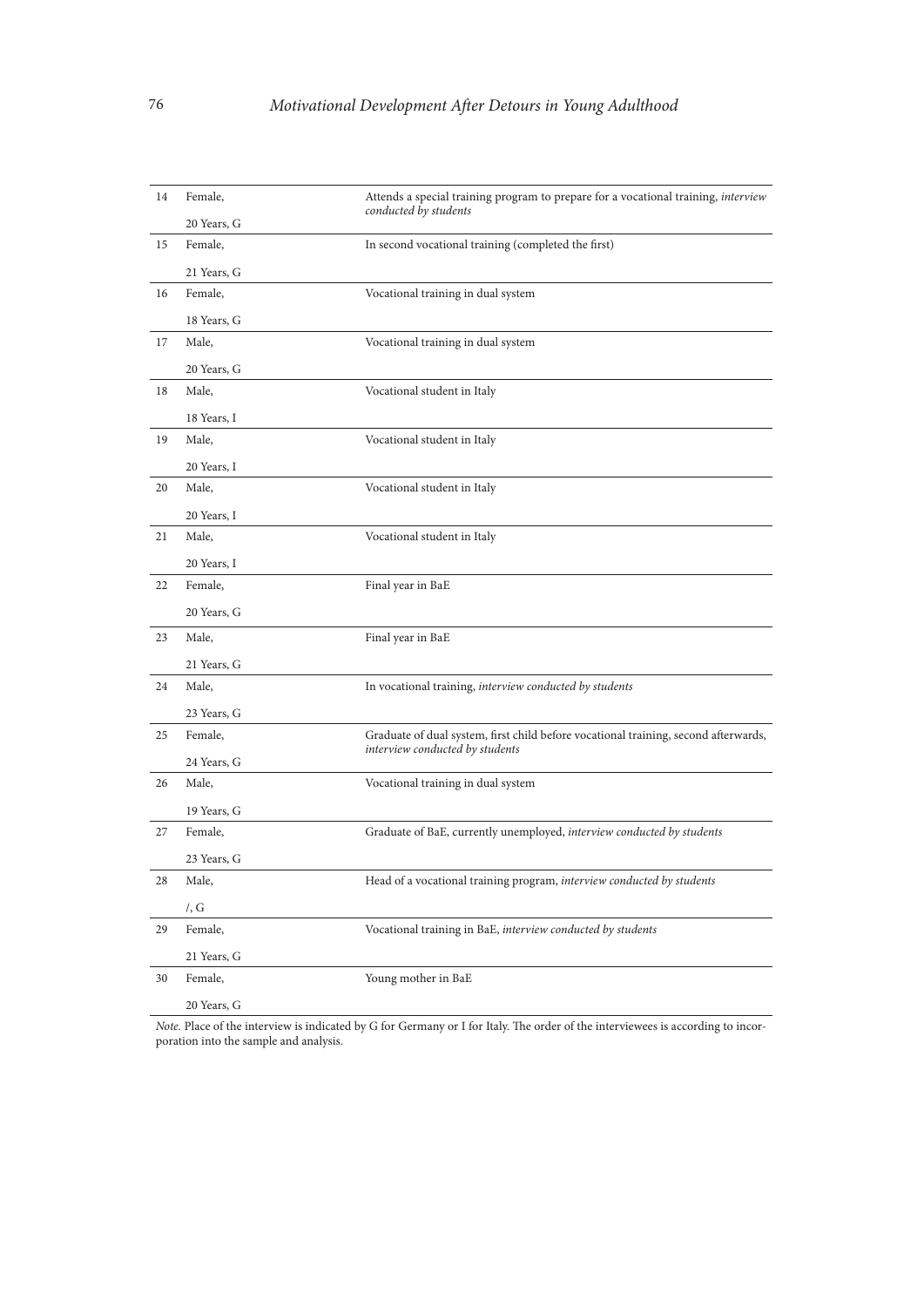Grounded theory was developed by Glaser and Strauss (1967, 1974), and it can be described as a strategy for facilitating the data-driven development of theory. The goal is to map the process (Morse, 2009). The data are analyzed by comparing the material with other materials, as in the case of, for example, interview transcripts and codes, as well as memos (Corbin, 2009). In addition, this type of theory development uses so-called theoretical sampling, which means that subsequent interviews are included in the analytical process based on criteria that have emerged from previous analyses. In the present study, a constructivist grounded theory approach was applied (Charmaz, 2006) because, in this approach, the process of meaning-making is in the focus (Charmaz, 2006). This process acknowledges that the result of the analysis is an interpretation (Charmaz, 2006). The material is coded in four non-linear steps (Glaser & Strauss, 1967): Open, focused, axial, and theoretical coding. Open coding is focused on the data and descriptive, while focused coding is more analytical and abstract and aims to group and summarize open codes (Charmaz, 2006; see Table 3 for an example). Axial coding relates categories and subcategories and helps researchers to connect focus codes with abstract theoretical coding and bring a coherent structure to the data based on a set of systematic questions (e.g., when, where, why, how, and with what consequences) afer the previous coding steps have been used to parse the material (Charmaz, 2006; Strauss, 1987; see Table 4). Finally, theoretical coding is conducted when the axial coding results have been integrated into the theoretical background, and the research questions are fnally answered.

| <b>Focused Codes</b>           | <b>Open Codes</b>                                           |  |
|--------------------------------|-------------------------------------------------------------|--|
| Difficult Life Circumstances   | Problems within family                                      |  |
|                                | Stepfather deceased                                         |  |
|                                | Financial problems                                          |  |
| <b>Frustrating Experiences</b> | Restricted career choice                                    |  |
|                                | Practical skills should be given greater weight             |  |
|                                | His school diploma is not enough for his career aspirations |  |
| BaE as an Intermediate Step    | Goal is not higher school leaving certificate               |  |
|                                | Intermediate step for more education                        |  |
|                                | Interested in studying                                      |  |
|                                | Transition phase                                            |  |

| Table 3: Some Focused Codes With Selected Open Codes |  |  |
|------------------------------------------------------|--|--|
|------------------------------------------------------|--|--|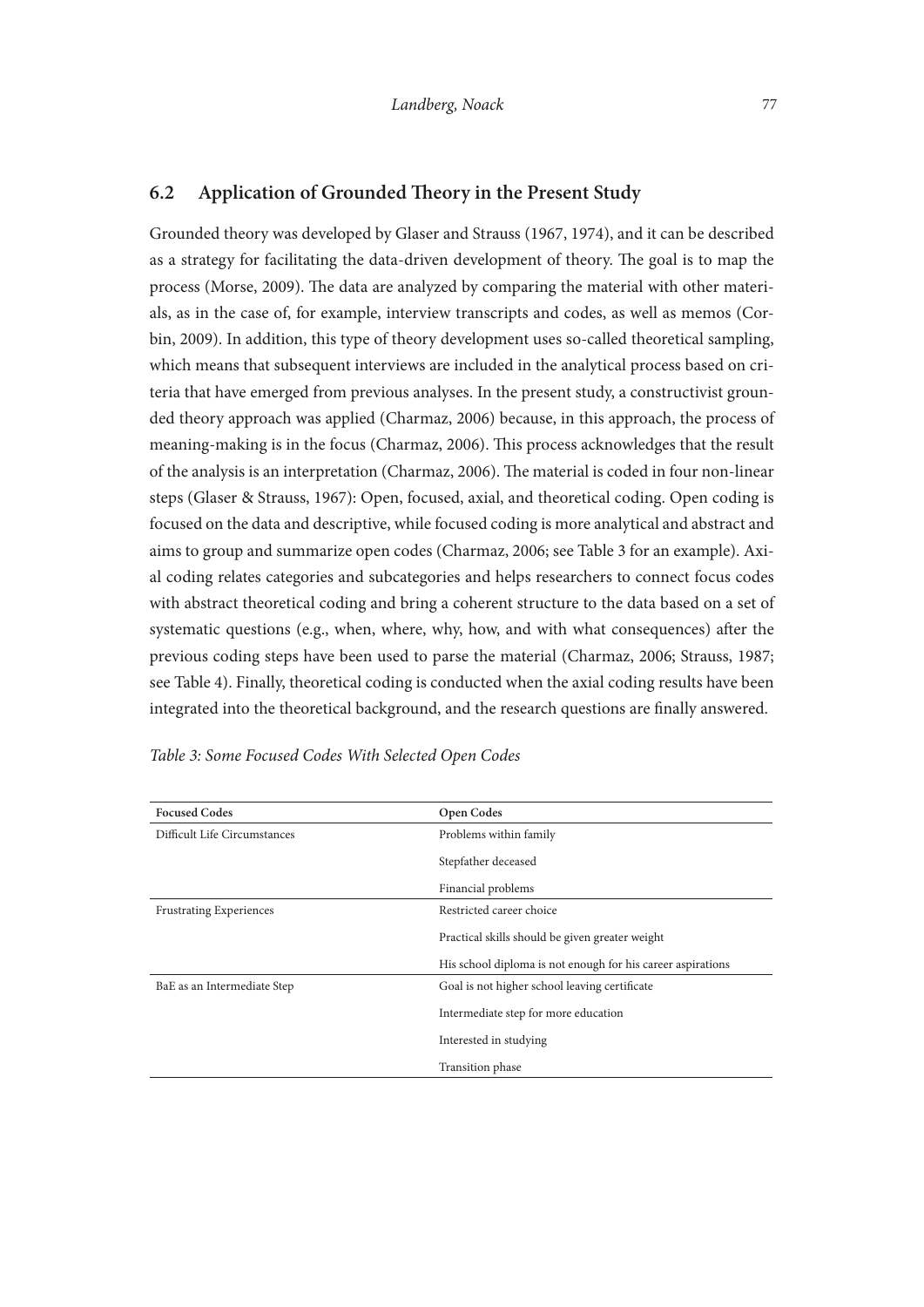| Willingness to make an effort | High willingness to perform       |
|-------------------------------|-----------------------------------|
|                               | Intermediate exam taken seriously |
|                               | Wants to learn everything         |
| Occupational Aspirations      | Further plans                     |
|                               | Career planning                   |
|                               | Master craftsman as a goal        |
|                               | Occupational advances             |
|                               | Being self-employed as a goal     |
|                               |                                   |

| When?                    | After detours which are necessary for participation in BaE: preparation schemes as a<br>prerequisite for the beginning of a BaE                                                                                                            |  |
|--------------------------|--------------------------------------------------------------------------------------------------------------------------------------------------------------------------------------------------------------------------------------------|--|
| Where?                   | Within the context of a strong and well-established vocational training system in Ger-<br>many, special support for youth below the age of 25 years, System of unemployment<br>benefits                                                    |  |
| Why?                     | Frustrating experiences and possibility to participate in a BaE                                                                                                                                                                            |  |
| How?                     | Perception of the BaE as a chance, sheltered space, boost in motivation                                                                                                                                                                    |  |
| With which consequences? | motivation<br>high,<br>daily<br>ups and<br>downs<br>motivation.<br>General<br>in<br>Further occupational aspirations $\rightarrow$ understanding of inflation of educational creden-<br>tials, further goals vary in how concrete they are |  |

#### *Table 4: Axial Coding*

# **7 Results**

The results are focused on young people taking part in the BaE program, outlining their transition to the BaE program, and, from there, back to a more normative pathway into the labor market. To summarize the key fndings, the frustration experienced by the participants while taking detours, combined with the offer of assistance through BaE, led to their willingness to see the BaE program as an opportunity. Various life circumstances, such as having had children at a young age, combined with the possibility that BaE would offer enhanced educational credentials, motivated the participants to complete the training. The lack of motivation that the participants sometimes experienced was partially compensated for by the special setting of BaE, in which the policies regarding being late were relaxed and they received tutoring to enable them to keep up with the demands of vocational school, for example (Landberg & Noack, 2017a). For an overview of the process, see Table 4.

The young people interviewed reported having had many frustrating experiences that could be attributed to their lack of educational credentials and low level of social capital before participating in BaE. They somewhat understood the importance of obtaining formal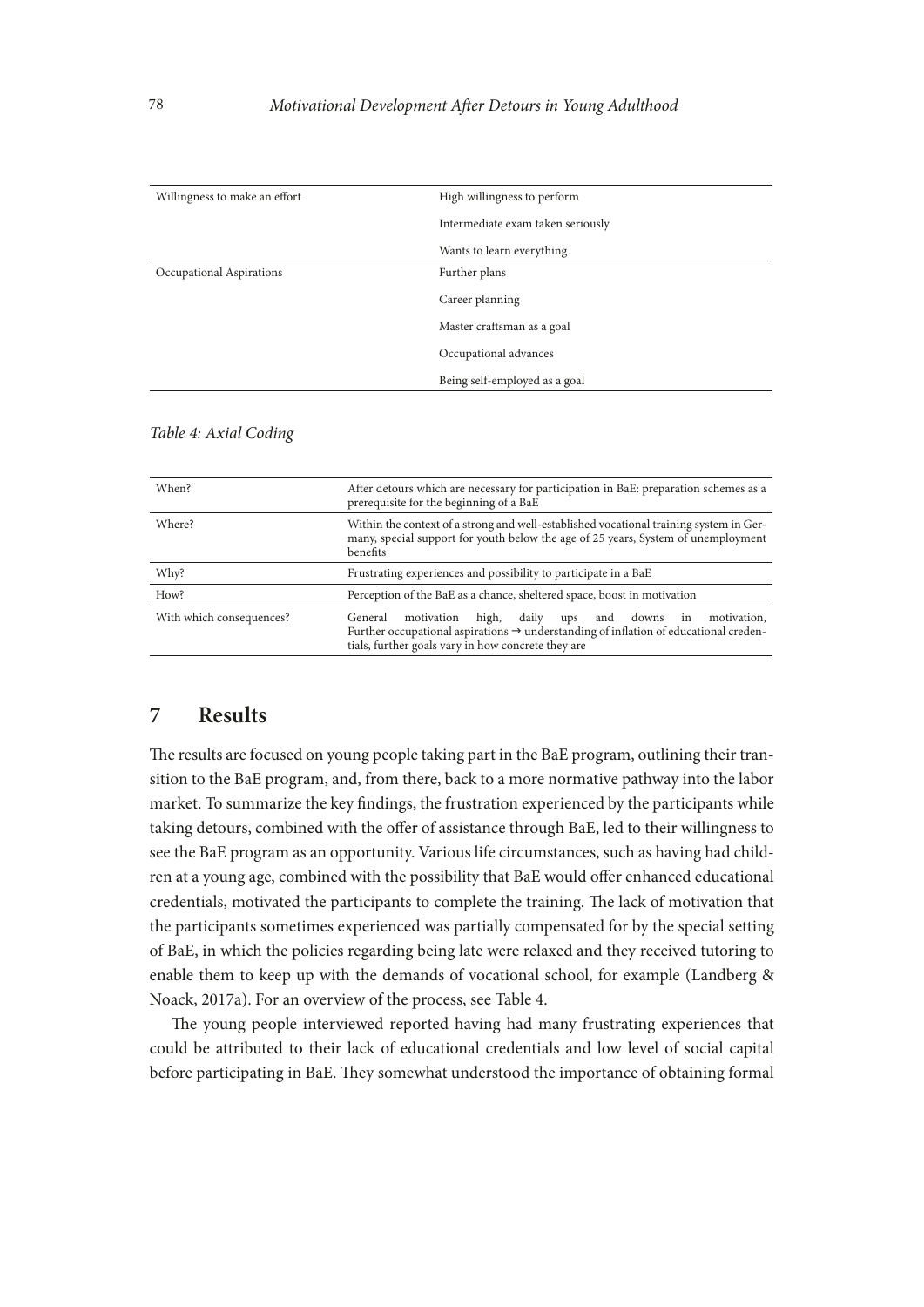qualifcations, and they highlighted the importance of education and their plans to attain more education. Their experiences, therefore, appeared to reflect an understanding of the importance of lifelong learning in the neoliberal sense (von Felden, 2020).

## **7.1 Conditions of the Transitional System**

Detours were characterized as something caused externally, and the interviewees emphasized that there was still time to compensate for such detours and that there was no reason to focus on feelings of regret. Unsuccessful prior efforts to enter the labor market, as well as periods of unemployment, led them to realize that education is important and beneficial. The young adults in the BaE program reported many *frustrating experiences,* which had made it clear to them that they had no chance with their existing education:

*"Te writing applications are, of course, not difcult. [...] For [the position of a] salesperson 'Hauptschule' was required and then, [...] then you read 'secondary school or students preferred' or such things and then you think, 'Wow, okay, extreme.'"* (female student in BaE, age 23 years)

The interviewees accepted that they had to complete "some" training even if it was not in their desired occupation, as the BaE program only offers training in some selected occupations. Some of the respondents saw this as an individualization process: *"You always have to try everything on your own […]"* (male student in BaE, age 25). Although many of the young adults were happy to obtain an apprenticeship, some further refned their career aspirations while completing the BaE training.

The young adults reportedly always had *contact with the job center system* during their job searches. The contact persisted through the acquisition of social welfare support and implementation of pre-employment measures. Tis type of contact was considered helpful because it eventually made training possible; in some cases, it resulted in the completion of a high school diploma. In comparison, while the young adults in the dual system reported having contact with a job support system as well (for example, with career counselors), they showed much more initiative in the career orientation and application process:

*"Ok. Yes, so afer secondary school, I wanted to do something with foreign languages, especially*  with English. That was very interesting to me, then I was just at the employment office and asked *what opportunities there were, and, among other things, just the school in [place name] just the [name of the school] was mentioned, recommended [...].*" (female student in the dual system, age 21)

Even though the young adults who enter the BaE program often come from underprivileged circumstances, securing a spot in a training program ofers them the opportunity to build a *more traditional biography* after taking some detours. The desirability of this more straight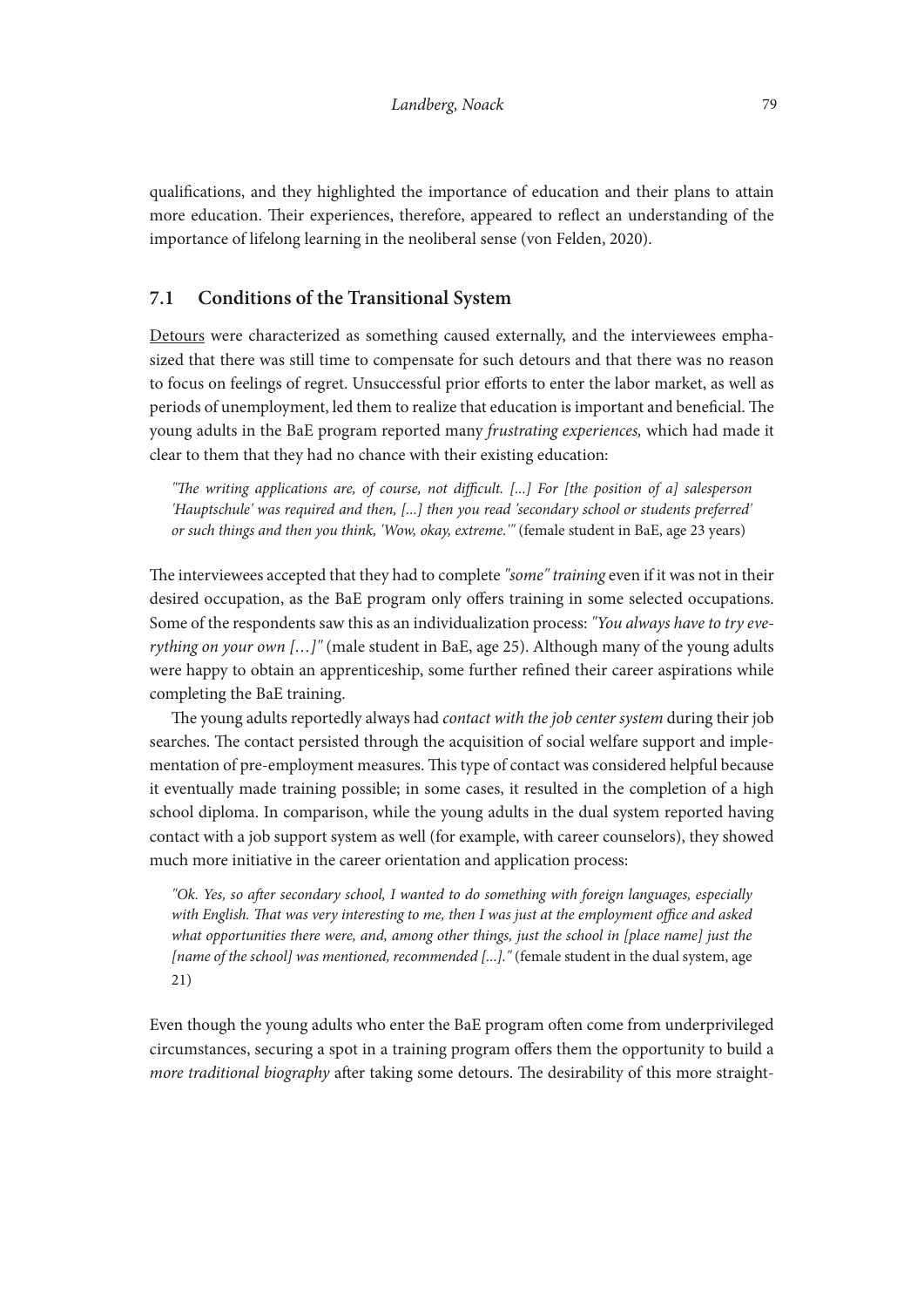forward, linear life path was clear to the interviewees, both among the apprentices in the BaE program and the participants in the conventional dual system. A young mother in the BaE program expressed this normative view when she said the following:

*"[...] frst the education, then I wanted to frst be together with my friend a little bit like that, and then we wanted a child, well, now I was just pregnant, then we moved in together and [laughs] and then I was just fnishing the training, so I did not really want that, but in the end, it worked out better than we thought."* (female student in BaE, age 20)

Overall, among the participants, the time before entering the BaE program was characterized by frustrating experiences. The participants' educational attainment was mainly low, their general life situations were difficult, and detours were taken. The young people in BaE had career aspirations that they generally could not fulfll within the context of the BaE program. This phase ended in accepting a new vocational goal and starting the BaE program, which participants perceived as the major, fnal change leading them to a more normative path in life. Compared to the Italian apprentices, only a few differences were found. The detours made before entering their current vocational training were not as long, and their difficulties came more from personal circumstances and issues (e.g., learning difficulties). Plans for more education were also included in their aspirations.

### **7.2 Taking the BaE Ofer**

The offer to participate in the BaE training reached the young adults at what they considered the right moment, or the point when they were willing to go through the training. At this point, they had perceived that the costs of dropping out or not entering the program were greater than those of pursuing the training, even if it would not prepare them for their originally desired profession.

Previous behavioral strategies contributed to the participants' inability to fnd a professional path. This experience created a willingness to accept the BaE offer. Oftentimes, the participants framed the BaE offer an opportunity "happening" to them, instead of a choice they made, which they then took, seeing it as a chance to improve their lives:

*"Yes, I just, I had an appointment at the employment office and then said, I could go into this program now and then I will do a year of internship and so on and a bit of school on the side, and I went "Yes, good, better than sitting around at home," then I did that for a year and then afer that I was unemployed for a few more weeks, and then I had another appointment and then they ofered me the training here [BaE]."* (female student in BaE, age 20).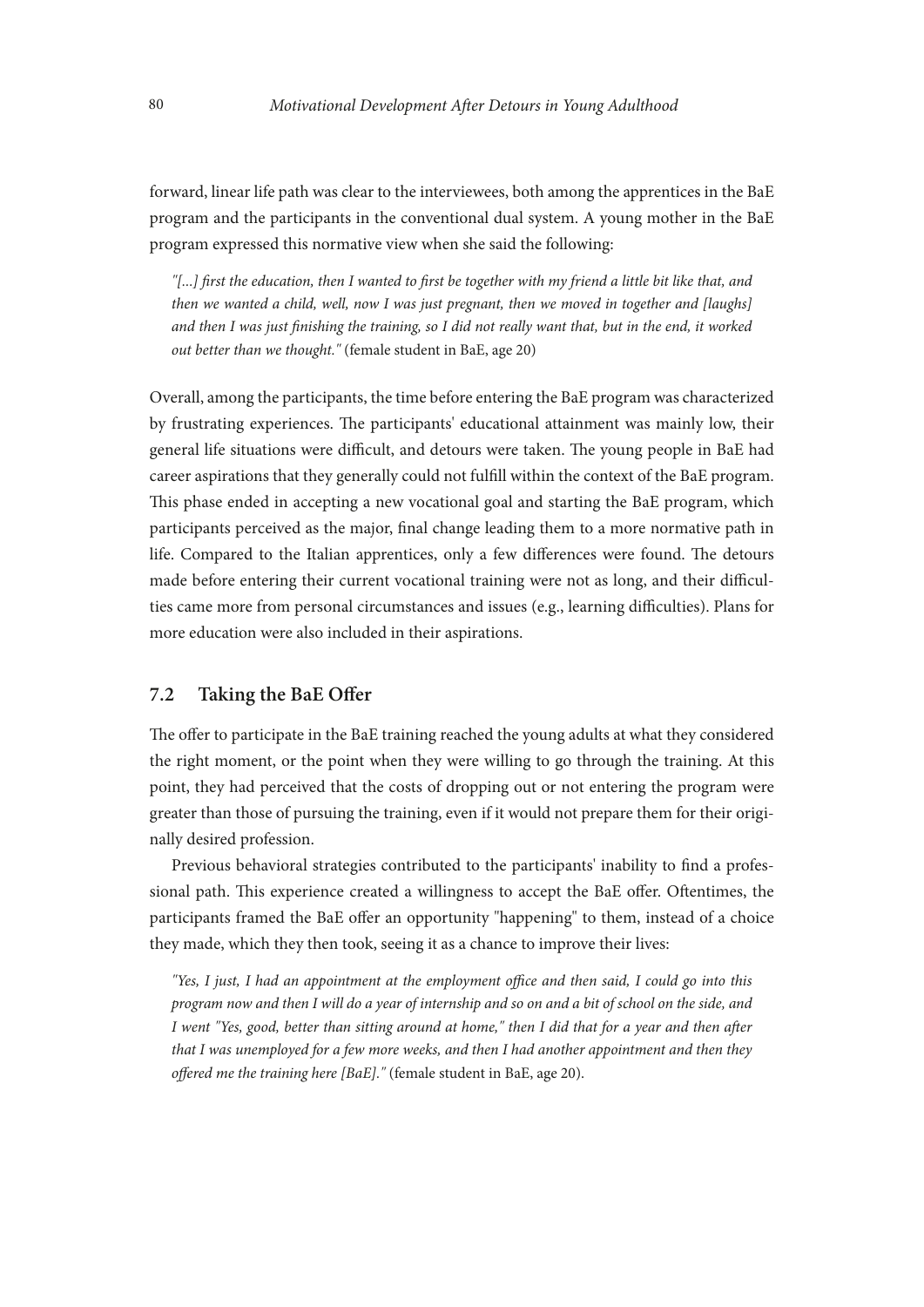#### **7.3 Diferences in Motivation**

The important role that the participants' children played in motivating them to pursue further education was especially evident in the responses of the young mothers interviewed (there were no fathers in the sample). Tis attitude was mainly echoed among the members of the mothers' support systems. The young mothers reported that they were motivated to complete the program and that they managed various demands and obligations, such as the apprenticeship and childcare. However, two social workers who worked directly with these young adults disagreed (at least to some extent) regarding the positive efect of children on motivation. The motivation created by being a mother would, accordingly, only be relevant to a small portion of the sample. However, for the whole sample, motivation involved several factors and was reflected at several levels. The BaE training presented new options that could lead to normal career biography, indicating the presence of normative expectations. The young adults interviewed increased their *occupational aspirations*, and the more they achieved, the more they sought to obtain further education. The opportunities that the BaE program ofered the young adults created motivation. Within the *safety net of the BaE training*, the young people developed goals, experienced success, and developed a greater sense of self-efficacy. Thus, undergoing the training and developing other goals were positively associated. It seemed that, after having experienced many setbacks when jobs or vocational training positions could not be secured, the BaE program fnally functioned as a facilitator of entry into the next level of higher education, which, of course, presented new (job) possibilities. Hence, almost all the interviewees planned to acquire more educational credentials afer the completion of the BaE program. The willingness to engage in lifelong learning was present, with BaE graduates showing levels of willingness like those of the regular apprentices in the German dual system of vocational training and the Italian apprentices within the sample. Almost all the young adults in vocational training who were interviewed aimed to continue their education. One trainee in a dual education program, however, was unsure about continuing his educational trajectory, attributing his hesitation to his *"inner weaker self"* (male student in the dual system, age 19). One trainee in the BaE program reported wanting to graduate and gain employment, saying, *"I'm just trying to fnish my training now, with a good average, so I then will have more opportunities"* (female student in BaE, age 20). However, not all the young adults interviewed, unfortunately, can pursue the dream of transitioning to higher education because, while the BaE program gives young people who would otherwise have no career opportunities a chance for qualifcation, it is by no means a guarantee of success.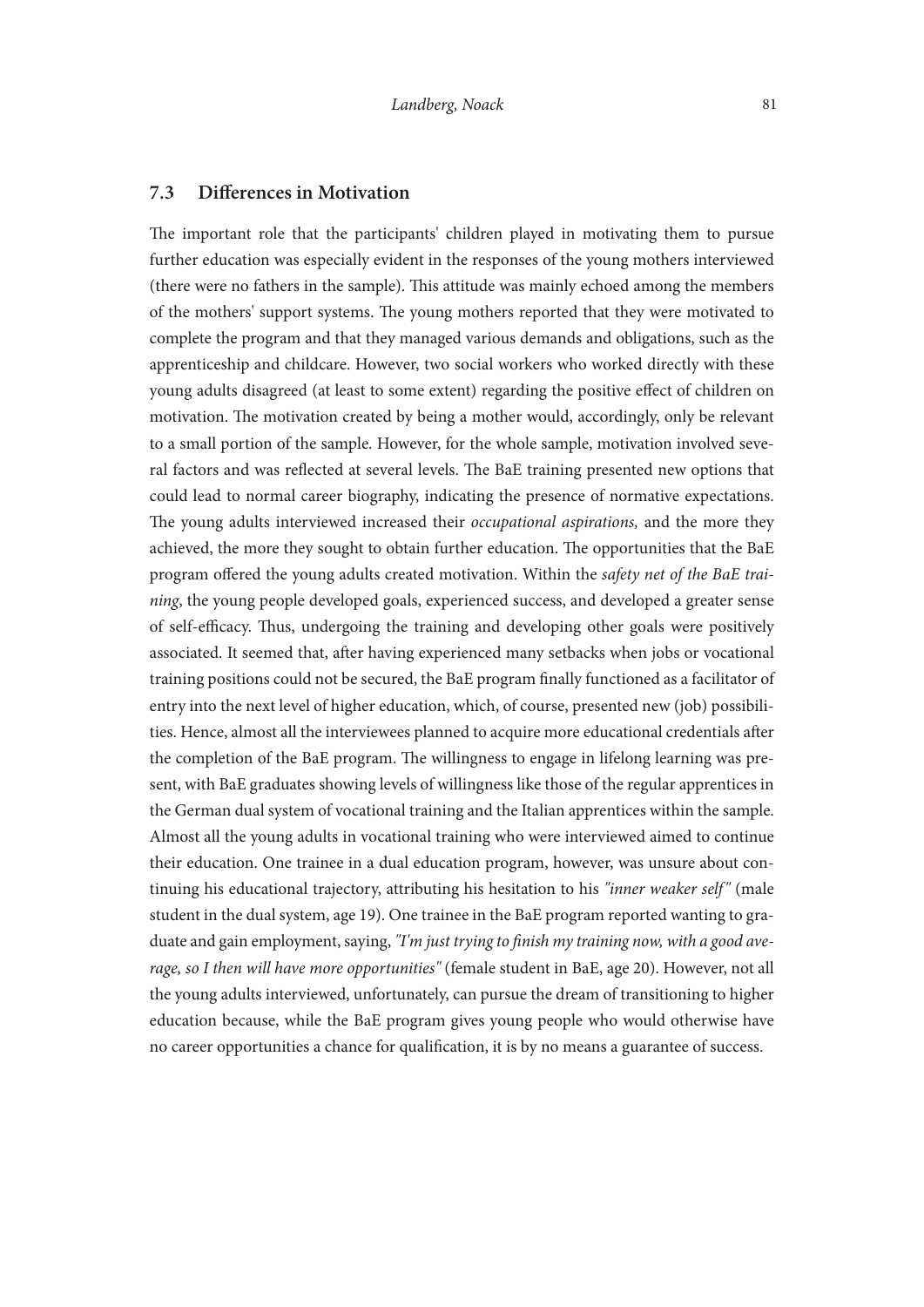#### **7.4 Perspectives on Further Education**

All the young people in the sample, regardless of whether they were German or Italian, wanted to obtain more education afer the training in which they were participating. One German apprentice in the regular dual vocational training system mentioned that he was unsure about further learning:

*"On the one hand, as a technician or master, whether I want to study there again and become a technician, well, I do not know [laughs], I do not think so. But I could defnitely imagine it, let us see if I can get over my weaker self by the end of the fourth year of my apprenticeship."* (male student in dual training, 19 years)

# **8 Discussion and Conclusion**

In the present study, we shared stories of young people who were motivated and engaged in the BaE program. Having made detours was not only a prerequisite for receiving a BaE ofer and an integral component of this vocational pathway, this type of experience seemed to contribute to the participants' understanding the necessity of lifelong learning and the need to build motivation. The specific setting of the BaE training is especially characterized by an understanding stance toward shortcomings, such as being late in the morning, which helped to compensate for the naturally varying levels of motivation that the participants regularly experienced. Together, the data support the assertion that the BaE is a helpful means through which to integrate young people into the world of work.

The participants' realization that their accumulated education was not sufficient, and hence their frustration about the situation, helped to increase their motivation to participate in the BaE program. Most of the young people perceived that they had few chances, and this "forced" them to participate in the BaE training (Mascherini, 2019, p. 524f). Indeed, the research shows that prior competence-related frustration strengthens motivation (Fang et al., 2018). Obviously, one could argue that, nevertheless, our treatment of fellow humans should be humane, and we should not aim to purposely frustrate people. Instead, the possibility of reconnecting people with the educational and vocational system throughout their lifetimes is more important, as this approach could allow people to reach new educational goals whenever they feel ready to tackle them.

Employment was also associated with agency in our sample (Seifge-Krenke et al., 2013). The sample used the program to improve their chances of accumulating more education, which increased their chances of securing employment in the long run (Núñez & Ilias, 2010; Settersten & Ray, 2010).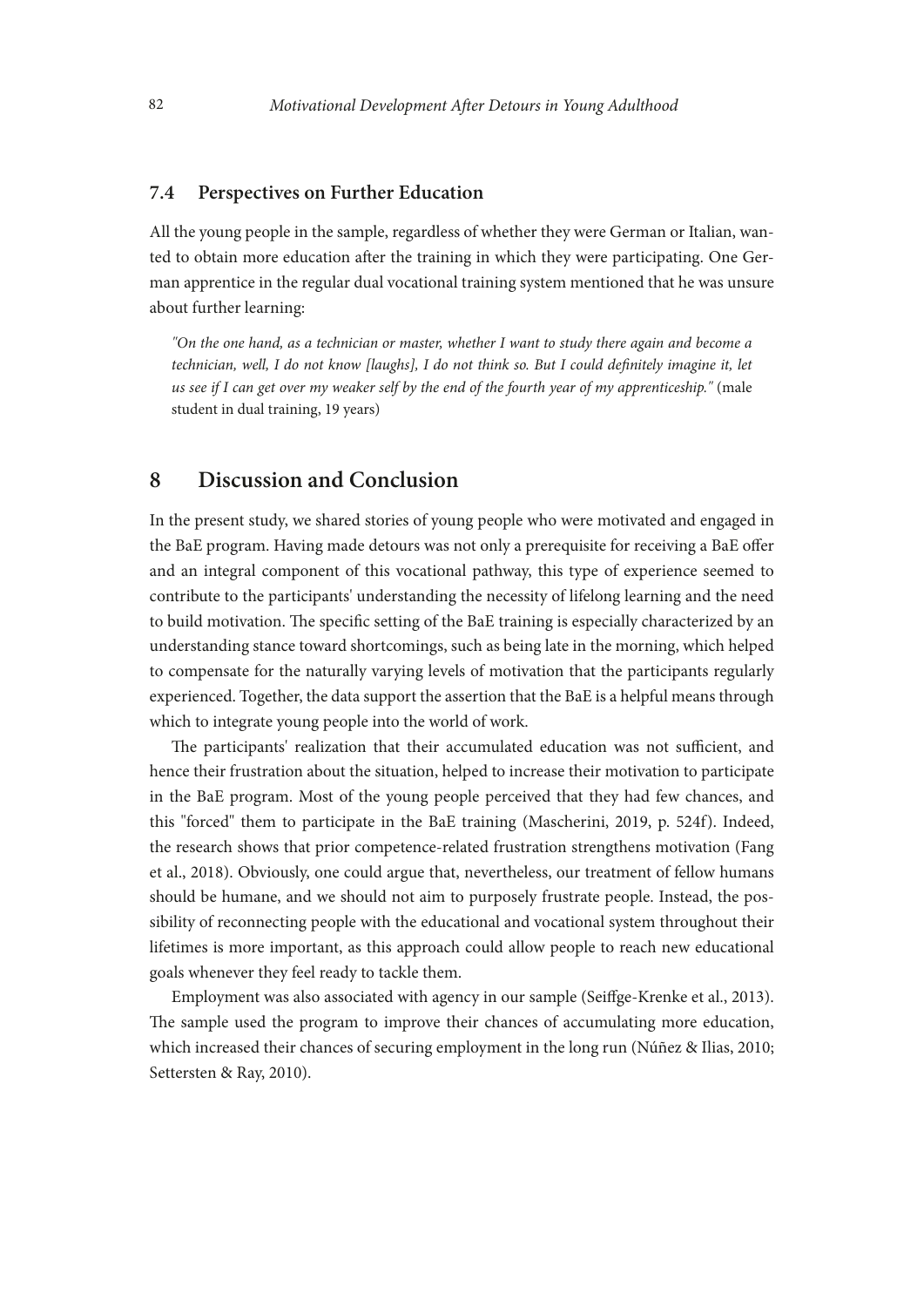Some results require special emphasis. Despite the sometimes-difficult life situations from which the young adults in the program came, they managed to fnd their way into an apprenticeship, and most of them were likely to graduate because they were already in their fnal year of training. The agency that these young adults have has been proven. Since it is also likely that they will experience career changes throughout the course of their lives, the experiences that they already have can be built on, and a resource-oriented approach can be pursued.

One must question why taking various measures, undergoing phases of unemployment, and pursuing various jobs are necessary before the offer to participate in the BaE program is given to young people. The stigmatization that young adults experience in the system of career counseling and social security produces a very one-sided image of humans. As has already been shown in other studies, obtaining gainful employment is still a central goal for most people (Dörre et al., 2012). The question of whether motivation would have been created in the participants without the experience of frustration remains unanswered. A vocational preparation measure may be useful for developing their maturity and consolidating professional ideas. However, undergoing multiple phases of unemployment increases the risk of experiencing unemployment again in the course of one's life (Gregg, 2001; Schmillen & Umkehrer, 2014). To minimize this risk, an earlier placement is recommended to keep periods of unemployment as short and infrequent as possible. Tis would also be an expression of the belief that all people within a society should strive to lead meaningful and independent lives through employment and be integrated into a society's social structures (Blustein, 2011).

Even though the young people in the BaE were essentially forced to engage in the program (Mascherini, 2019), they did not view the experience as negatively as the literature suggests.

One could interpret these frustrating experiences as being essential for the development of motivation, as only successful young people were interviewed (most were already in their last year of the BaE training). Hence, it is likely that those who were less successful in coping with and reframing these challenges had already dropped out. The prevalence of high BaE drop-out rates supports this interpretation (Feldens & Bennett, 2019), and, in 2018, six months after leaving the BaE program, only 61% of the program's participants were employed in positions subject to social security contributions (Bundesministerium fur Bildung und Forschung, 2019). However, this statistic does not clarify whether these young people had graduated successfully from the BaE training or dropped out and found employment anyway. For comparison, in a regional pilot program that ofered even more support than the BaE, the dropout rate was 38.8% (Becker et al., 2011). In the dual system, one can look at the rate at which apprentices and companies cancel employment contracts to better understand the success rates. In 2017, 25.7% of the contracts in the dual system were canceled (Bundesministerium fur Bildung und Forschung, 2019). However, this fgure does not refect the dropout rate because these cancelations could simply indicate a voluntary switch to another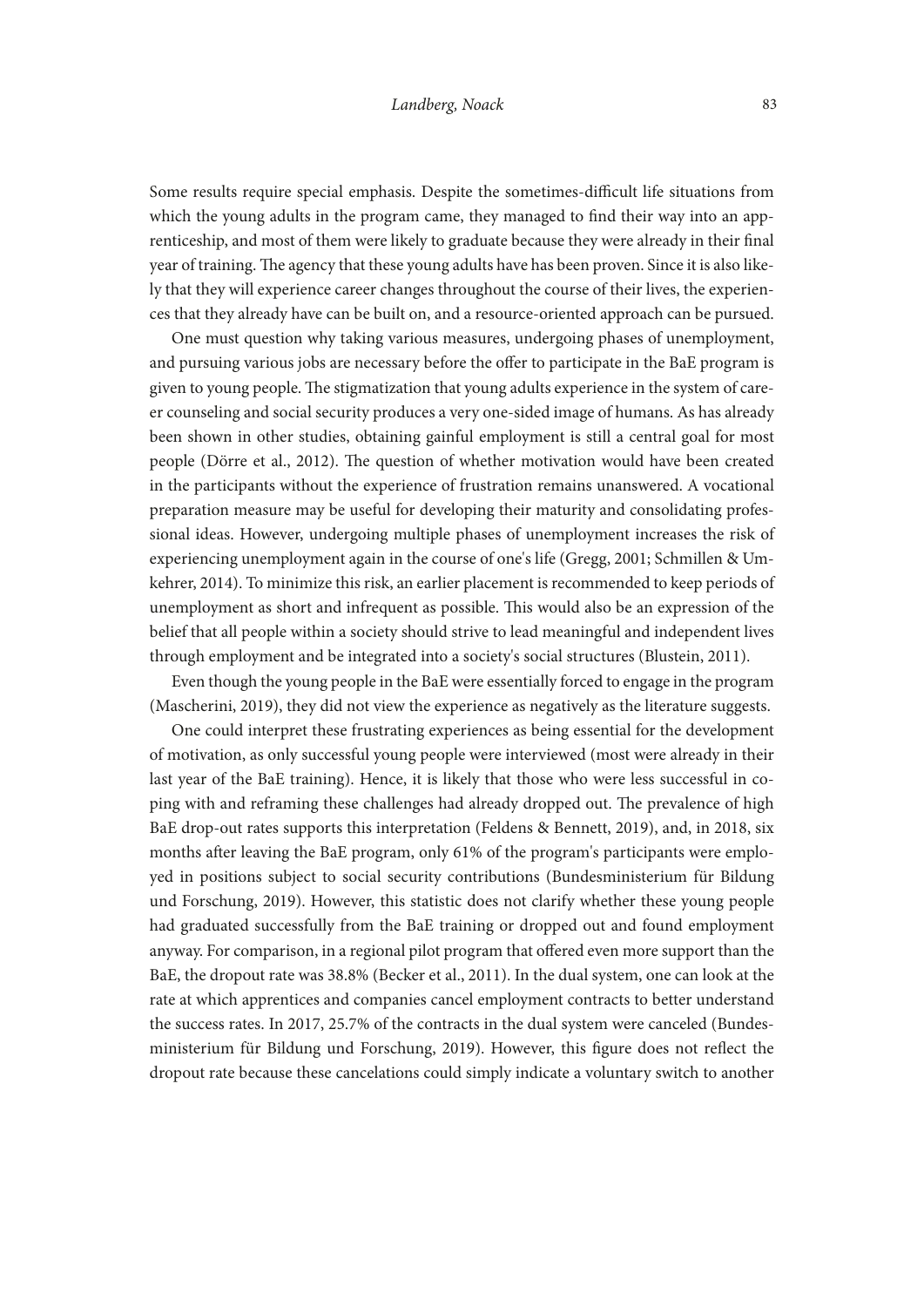company. It is reported that the dropout rate of young people in the BaE training is higher than that of those in regular training positions (Hecker, 2000).

As seen in other studies, the young adults in BaE preferred to delay starting a family because they had poor job-market prospects (Settersten & Ray, 2010). They showed a fundamental willingness to establish themselves professionally. For this reason, further experiences of frustration should be minimized, and the placement system should support young people even afer completion of the training to aid them in entering employment and, for example, in fnding a balance between needs-based training and consideration of the professional interests of young adults.

Even if goals are relevant to creating and maintaining motivation (Ford, 1992; Rheinberg, 2008) and meaningful aspirations are predictive of professional success (Ashby & Schoon, 2012), overambitious goals also involve the risk of (renewed) experiences of frustration (Tynkkynen et al., 2012). Good advice and support are, therefore, important and helpful in the absence of clear ideas for one's professional future (Ashby & Schoon, 2012). It is also especially important that the training qualifcations achieved are not devalued by unsuccessful transitions to work during the transition from training to gainful employment and that the work obtained is not precarious (Castel, 2008). For young parents, it is especially important that the costs of gainful employment, such as, for example, those stemming from the need for childcare, are not greater than the benefts, as they keep young people entrenched in social security systems (Edin & Lein, 1997).

Furthermore, young adults must learn strategies for continuing to learn independently and, thus, continuously acquire skills. The equal opportunities proclaimed by the educational expansion in the 1970s are recognized as illusions (Ecarius & Wahl, 2009; Schultheis, 2005). Social origin still determines the perception of educational opportunities and one's attitude toward lifelong learning as well as the development of the skills needed to acquire new knowledge independently and the qualifcations needed for positions involving high income and prestige (Ecarius & Wahl, 2009; Schultheis, 2005). Regarding further professional development, the representatives of the support system emphasize that the young people in such programs are still too young to make decisive professional decisions. Therefore, the Italian integration teacher also welcomed the efforts to have students acquire the university entrance qualifcations during a year more at a vocational school (made possible by law by the Ministry of Education in Rome at the beginning of 2013; Autonome Provinz Bozen-Südtirol, 2010). Hence, the opportunities and risks perceived in the pedagogical support system do not difer between Italian teachers, German teachers, and social workers regarding apprentices in the BaE program and integration students (Landberg & Noack, 2017b). Overall, it can be said that within this controversial discussion of whether a scheme such as the BaE program is helpful to young people (Busemeyer & Iversen, 2012; Solga et al., 2014, Walther et al., 2007), the present study offers evidence of its advantages.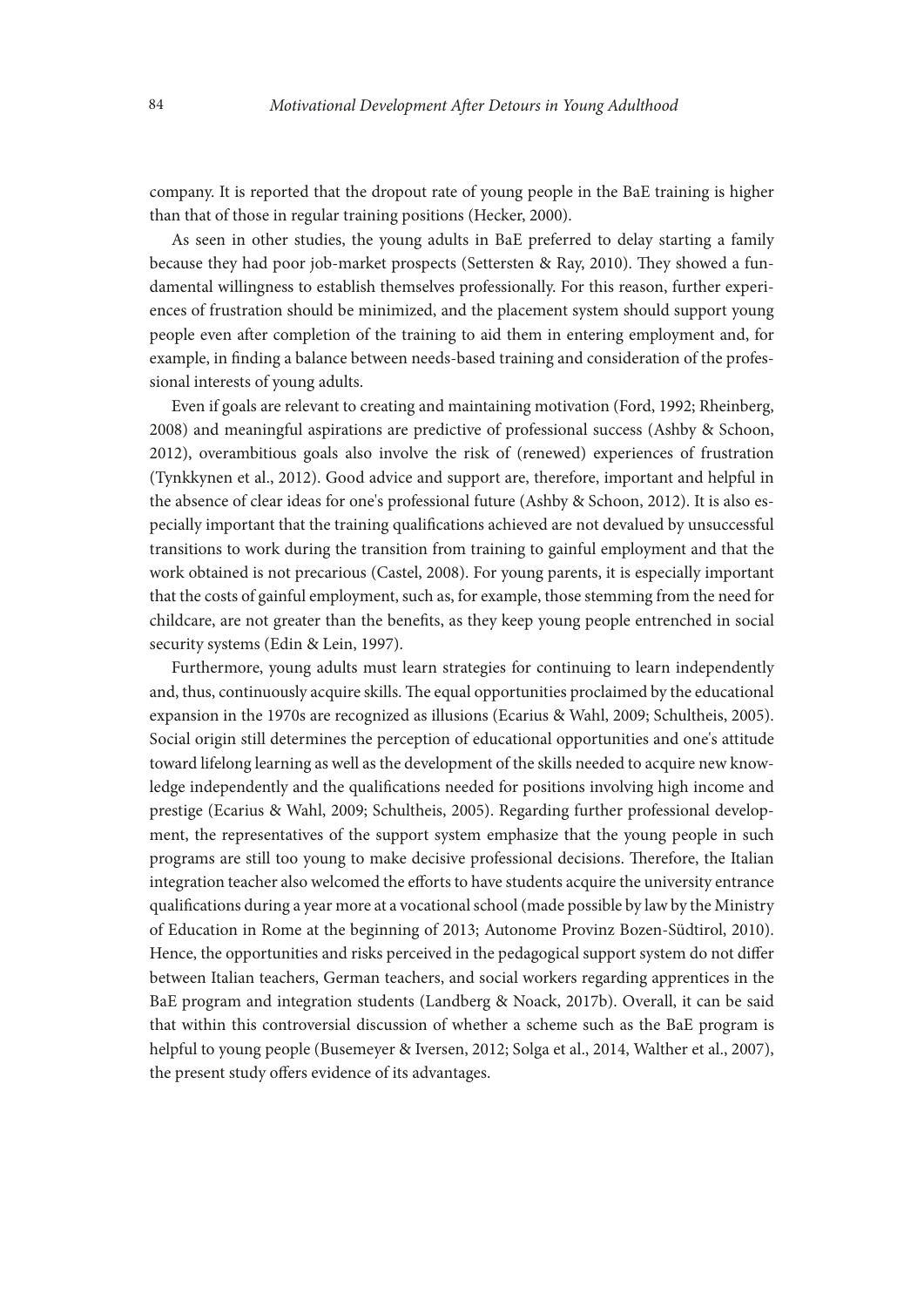#### **8.1 Practical Recommendations**

Remaining motivated daily requires a strong will, and the recognition of how to remain motivated serves one's goals (instrumentality) (Rheinberg, 2008). Instrumentality may also be referred to as an action-result expectation, that is, it refects how closely, in this specifc case, the link between regular attendance of the training (action) leads to the successful completion of the training (result) and, ultimately, to the implementation of one's pre-determined goals afer the BaE program is completed (consequence) (Rheinberg, 2008). Absenteeism in the BaE program was identifed by both the trainees and members of their support systems as a persistent problem and implementing learning strategies for enhancing self-motivation could be a means of reducing drop-out rates (Shane et al., 2012) and increasing motivation. Absenteeism can also be addressed by providing regular, individualized feedback that highlights and praises positive individual development (Rheinberg & Fries, 2010).

The findings of multiple studies indicate that all young adults have, to some extent, internalized the idea that pursuing additional education is important and even normative as a means of survival in today's knowledge-oriented society (e.g., Settersten & Ray, 2010). The same conclusion applies to the present study. However, young adults continue to formulate educational plans that are sometimes too difuse, generalized, or disorganized, which, in turn, minimizes their likelihood of achieving them (Ford, 1992; Rheinberg, 2008). The goals of young people should be as specifc as possible and, whenever appropriate, divided into intermediate, small goals so that there is also the possibility of receiving intermediate feedback and engaging in goal adaptation (Wild et al., 2006).

The young adults themselves must learn strategies to continue learning on their own and to continuously acquire skills (cp. Spiel et al., 2019). However, at the same time, equality of opportunity, as proclaimed by the educational expansion in the 1970s, seems to remain an illusion (Ecarius & Wahl, 2009; Schultheis, 2005). One's social background still plays a key role in determining the distribution of educational opportunities and attitudes toward lifelong learning, as well as one's likelihood of having the competencies needed to acquire new knowledge independently (Ecarius & Wahl, 2009; Schultheis, 2005). Since one's home environment plays a key role in whether and to what degree one acquires these vital skills, educationally disadvantaged young adults require special support (Ecarius & Wahl, 2009).

#### **8.2 Limitations and Future Research**

Further research should include BaE dropouts and compare their motivational trajectories to those of the successful trainees interviewed in the present study to better determine the factors for success. Future studies should also follow up on BaE graduates to examine their long-term integration into the labor market and lifelong learning patterns. The sample analyzed in this study had only a few Italian interviewees. Future studies should aim at including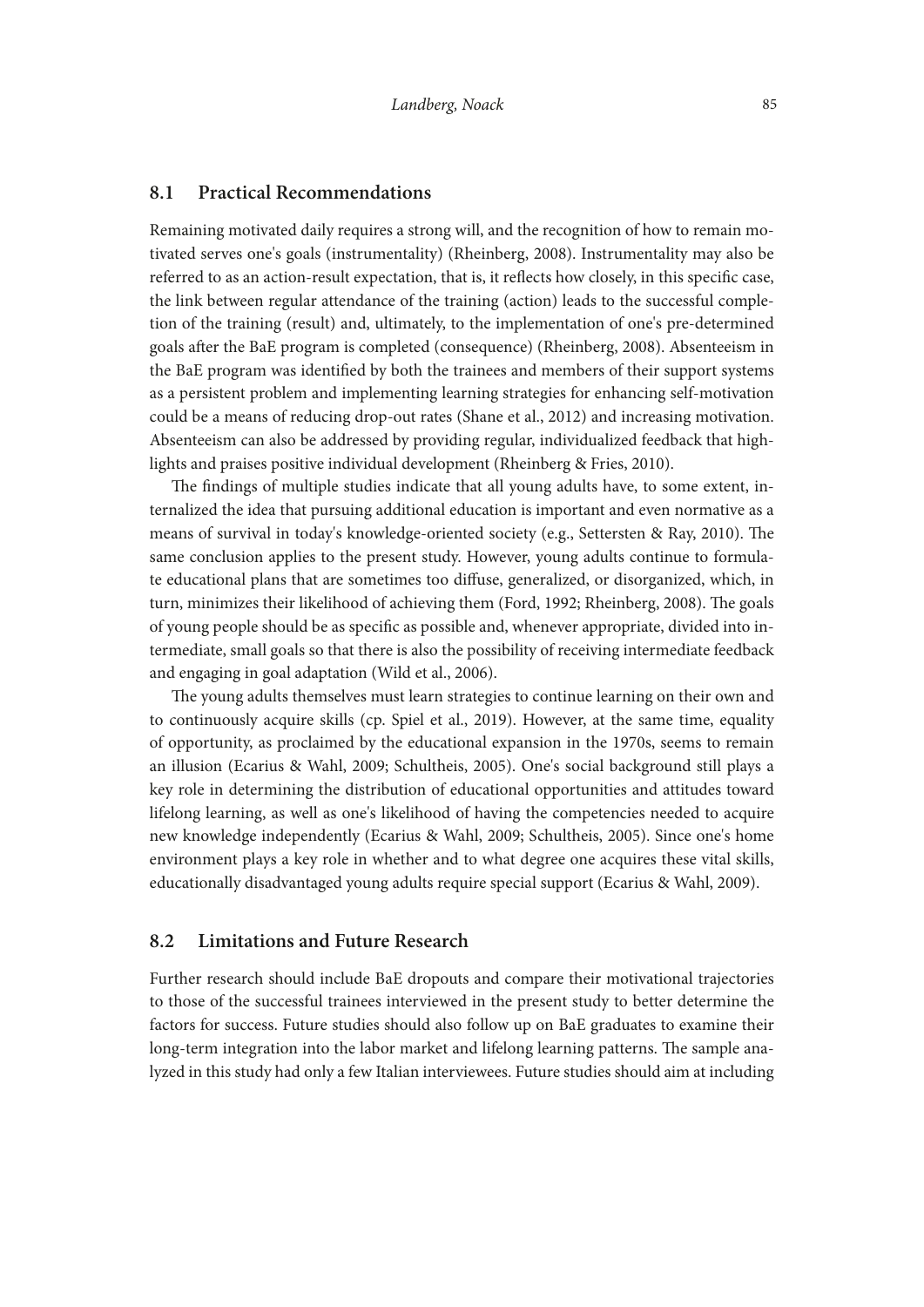a more balanced sample to systemically identify the efects of macrostructural infuences and the specifc features of the vocational training systems in various countries. Furthermore, depending on the availability of regular training positions and alternatives, the motivation to employ apprentices varies between employers (Aspøy & Nyen, 2017). Hence, it would be relevant to include this perspective in further studies.

# **Acknowledgement**

We would like to thank Editage (www.editage.com) for English language editing.

# **References**

- Ashby, J. S., & Schoon, I. (2012). Living the dream? A qualitative retrospective study exploring the role of adolescent aspirations across the life span. *Developmental Psychology*, *48*(6), 1694–1706. https:// doi.org/10.1037/a0027297
- Aspøy, T. M., & Nyen, T. (2017). Short-term benefts, long-term harm? Alternative training to apprenticeships in Norway. *International Journal for Research in Vocational Education and Training*, *4*(4), 306–324. https://doi.org/10.13152/IJRVET.4.4.1
- Autonome Provinz Bozen-Südtirol. (2010). Landesgesetz vom 24. September 2010, Nr. 11. Veröfentlichung des Landesgesetzes vom 24. September 2010, Nr. 11 "*Die Oberstufe des Bildungs*systems des Landes Südtirol" in ladinischer Sprache (Grödnerisch) [The upper school in the educa*tional system of South Tyrol]*. [http://lexbrowser.provinz.bz.it/doc/de/lp-2010-11/landesgesetz\\_](http://lexbrowser.provinz.bz.it/doc/de/lp-2010-11/landesgesetz_vom_24_september_2010_nr_11.aspx) [vom\\_24\\_september\\_2010\\_nr\\_11.aspx](http://lexbrowser.provinz.bz.it/doc/de/lp-2010-11/landesgesetz_vom_24_september_2010_nr_11.aspx)
- Autorengruppe Bildungsberichterstattung. (2012). *Bildung in Deutschland 2012. Ein indikatorengestützter Bericht mit einer Analyse zur kulturellen Bildung im Lebensverlauf*. [Education in Germany 2012. An indicator-based report for the analysis of cultural education in the life course]. Bertelsmann.
- Becker, C., Bleikertz, T., & Gehrke, J. (2011). Der 3. Weg in der Berufsausbildung: Evaluationsergebnisse zum Pilotprojekt in NRW [The third path to vocational training]. *BWP*, 2, 47-51.
- Bundesinstitut fur Berufsbildung. (BIBB) (2013). Betriebliche/ uberwiegend öfentlich fnanzierte Berufsausbildung. [Company or mainly government fnanced vocational training.] [https://www.bibb.](https://www.bibb.de/de/1641.php) [de/de/1641.php](https://www.bibb.de/de/1641.php)
- Blöchle, S.-J. (2010). Italien. In H. Döbert (Ed.), Grundlagen der Schulpädagogik: Vol. 46. *Die Bildungssysteme Europas. Albanien, Andorra, Armenien, Aserbeidschan, Belarus, Belgien, Bosnien-Herzegowina, Bulgarien, Dänemark, Deutschland, Estland, Färöer Inseln, Finnland, Frankreich, Georgien, Griechenland, Irland, Island, Italien, Kosovo, Kroatien, Lettland, Liechtenstein, Litauen, Luxemburg, Malta, Makedonien, Moldawien, Monaco, Montenegro, Niederlande, Norwegen, Österreich, Polen, Portugal, Rumänien, Russische Föderation, San Marino, Schweden, Schweiz, Serbien, Slowakische Republik, Slowenien, Spanien, Tschechische Republik, Türkei, Ukraine, Ungarn, Vereinigtes Königreich, Zypern* [Eurpean educational systems.] (3rd ed., pp. 322–342). Schneider-Verlag Hohengehren.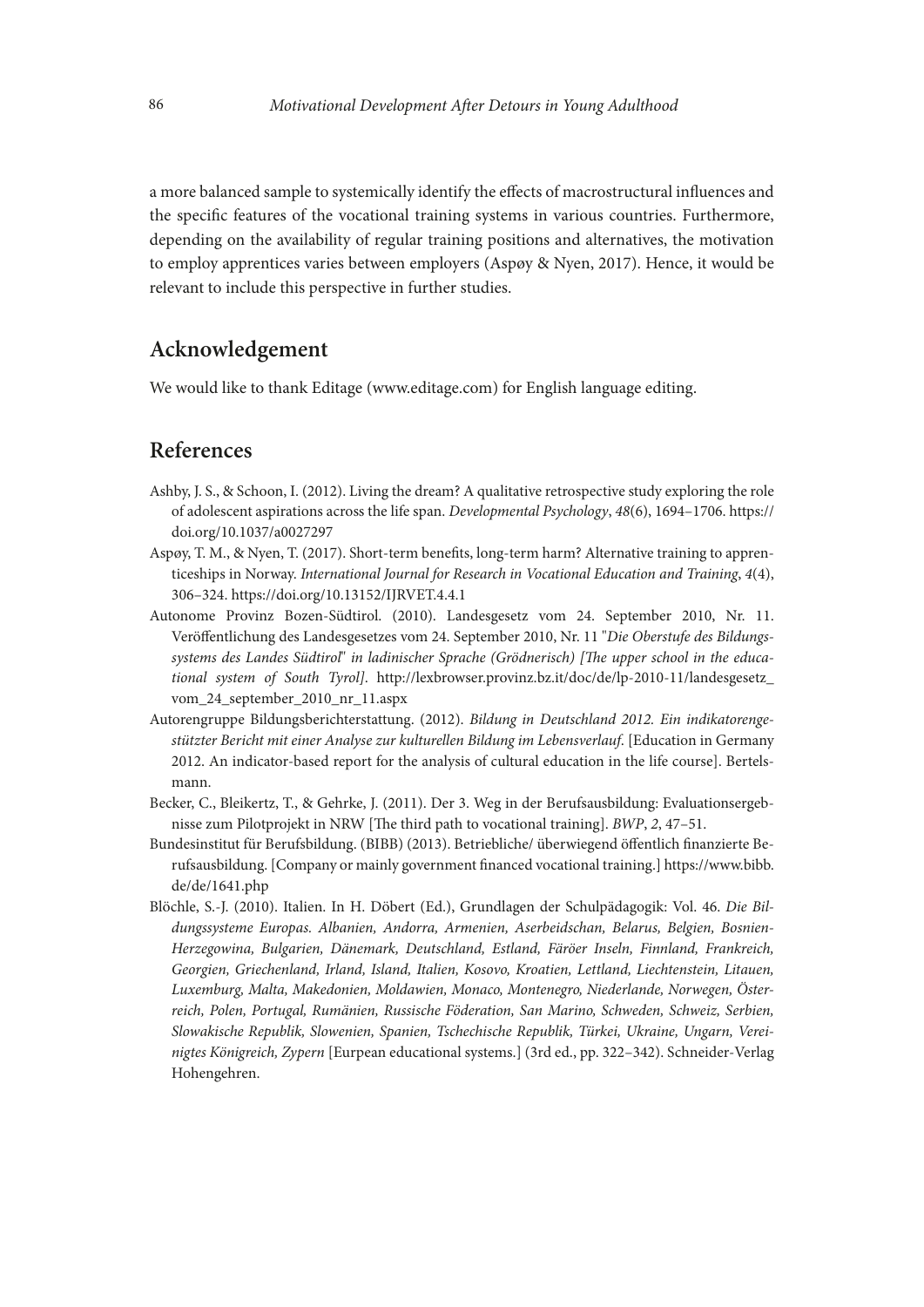- Blossfeld, H.-P., Buchholz, S., Hofäcker, D., & Kolb, K. (2011). *Globalized labour markets and social inequality in Europe*. Palgrave Macmillian.
- Blumer, H. (1954). What is wrong with social theory? *American Sociological Review*, *19*, 3–10. https:// doi.org/10.2307/2088165
- Blustein, D. L. (2011). A relational theory of working. *Journal of Vocational Behavior*, *79*(1), 1–17. https://doi.org/10.1016/j.jvb.2010.10.004
- Boeren, E. (2017). Researching lifelong learning participation through an interdisciplinary lens. *International Journal of Research and Method in Education*, *40*(3), 299-310. [https://doi.org/10.1080/17](https://doi.org/10.1080/1743727X.2017.1287893) [43727X.2017.1287893](https://doi.org/10.1080/1743727X.2017.1287893)
- Böhnisch, L., Lenz, K., & Schröer, W. (2008). *Sozialisation und Bewältigung. Eine Einführung in die Sozialisationstheorie der zweiten Moderne*. [Socialization and coping.] Juventa.
- Braun, F., Lex, T., & Rademacker, H. (1999). *Probleme und Wege der berufichen Integration von benachteiligten Jugendlichen und jungen Erwachsenen*. [Challenges and path to integrate disadvantaged youth and young adults into the labour market.] Deutsches Jugendinstitut e.V.
- Broschinski, S. (2013). *Armut im aktivierenden Sozialstaat. Neue Armutsrisiken in Deutschland als Folge der Aktivierungspolitik*. [Poverty in the activation welfare state.] Oldenburger Studien zur Europäisierung und zur transnationalen Regulierung.
- Bundesministerium fur Bildung und Forschung (BMBF) (2021). *Berufsbildungsbericht 2021*. [Vocational training report 2021.] [https://www.bmbf.de/SharedDocs/Publikationen/de/bmbf/3/31684\\_Be](https://www.bmbf.de/SharedDocs/Publikationen/de/bmbf/3/31684_Berufsbildungsbericht_2021.pdf;jsessionid=64B749689E986984CA9E30F8D0DC4D7C.live382?__blob=publicationFile&v=6)[rufsbildungsbericht\\_2021.pdf;jsessionid=64B749689E986984CA9E30F8D0DC4D7C.live382?\\_\\_](https://www.bmbf.de/SharedDocs/Publikationen/de/bmbf/3/31684_Berufsbildungsbericht_2021.pdf;jsessionid=64B749689E986984CA9E30F8D0DC4D7C.live382?__blob=publicationFile&v=6) [blob=publicationFile&v=6](https://www.bmbf.de/SharedDocs/Publikationen/de/bmbf/3/31684_Berufsbildungsbericht_2021.pdf;jsessionid=64B749689E986984CA9E30F8D0DC4D7C.live382?__blob=publicationFile&v=6)
- Bundesministerium fur Bildung und Forschung. (BMBF) (2019). *Berufsbildungsbericht 2019*. [Vocational training report 2019.] [https://www.bmbf.de/SharedDocs/Publikationen/de/bmbf/3/31488\\_Be](https://www.bmbf.de/SharedDocs/Publikationen/de/bmbf/3/31488_Berufsbildungsbericht_2019.pdf;jsessionid=64B749689E986984CA9E30F8D0DC4D7C.live382?__blob=publicationFile&v=5)[rufsbildungsbericht\\_2019.pdf;jsessionid=64B749689E986984CA9E30F8D0DC4D7C.live382?\\_\\_](https://www.bmbf.de/SharedDocs/Publikationen/de/bmbf/3/31488_Berufsbildungsbericht_2019.pdf;jsessionid=64B749689E986984CA9E30F8D0DC4D7C.live382?__blob=publicationFile&v=5) [blob=publicationFile&v=5](https://www.bmbf.de/SharedDocs/Publikationen/de/bmbf/3/31488_Berufsbildungsbericht_2019.pdf;jsessionid=64B749689E986984CA9E30F8D0DC4D7C.live382?__blob=publicationFile&v=5)
- Busemeyer, M., & Iversen, T. (2012). Collective skill systems, wage bargaining, and labor market stratifcation. In M. Busemeyer & C. Trampusch (Eds.), *Te political economy of collective skill formation* (pp. 205–233). Oxford University Press.
- Castel, R. (2008). Die Metamorphosen der sozialen Frage. Eine Chronik der Lohnarbeit. [Changes of the social question.] Édition discours. Vol. 44. UVK-Verlagsgesellschaf.
- Charmaz, K. (2006). *Constructing grounded theory. A practical guide trough qualitative analysis*. Sage.
- Corbin, J. (2009). Taking an analytic journey. In J. M. Morse, J. Corbin & P. N. Stern (Eds.), *Developing*  grounded theory. The second generation (pp. 35-53). Left Coast Press.
- Crocetti, E., Tagliabue, S., Sugimura, K., Nelson, L. J., Aya Takahashi, A., Niwa, T., Yuko Sugiura, Y., & Jinno, M. (2015). Perceptions of emerging adulthood: A study with Italian and Japanese university students and young workers. *Emerging Adulthood 3*(4), 229-243. [https://doi.](https://doi.org/10.1177/2167696815569848) [org/10.1177/2167696815569848](https://doi.org/10.1177/2167696815569848)
- Dey, I. (1999). *Grounding grounded theory. Guidelines for qualitative inquiry*. Academic Press.

Dommermuth, L. (2008). *Wege ins Erwachsenenalter in Europa*. VS.

- Dörre, K., Scherschel, K., Booth, M., Haubner, T., Marquardsen, K., & Schierhorn, K. (2012). *International labour studies: Vol. 3. Bewährungsproben für die Unterschicht? Soziale Folgen aktivierender Arbeitsmarktpolitik*. [Social implications of the activating labour market policies.] Campus-Verlag.
- Ecarius, J., & Wahl, K. (2009). Bildungsbedeutsamkeit von Familie und Schule. Familienhabitus, Bildungsstandards und soziale Reproduktion – Überlegungen im Anschluss an Pierre Bourdieu. [Im-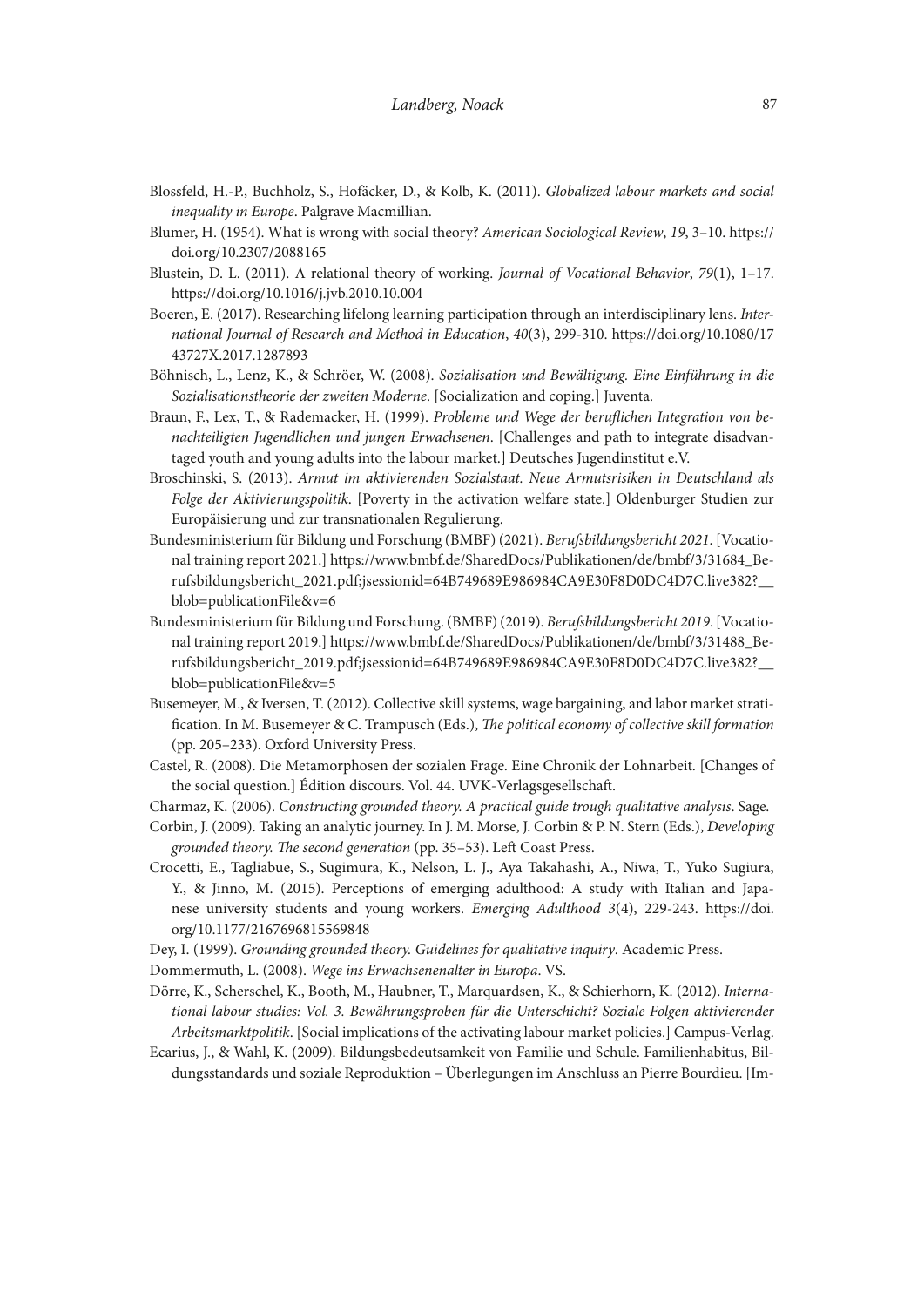portance of family and school for education.] In J. Ecarius (Ed.), *Familie und öfentliche Erziehung. Teoretische Konzeptionen, historische und aktuelle Analysen* (pp.13–33). VS Verlag für Sozialwissenschafen.

- Edin, K., & Lein, L. (1997). Work, welfare, and single mothers' economic survival strategies. *American Sociological Review*, *62*(2), 253–266. https://doi.org/10.2307/2657303
- Eurostat. (1995-2015). Arbeitslosenquoten nach Geschlecht und Altersgruppe. [Unemployment rates.] http://appsso.eurostat.ec.europa.eu/nui/show.do?dataset=lfsa\_urgaed&lang=de
- European Commission. (2020). Jobs and economy during the coronavirus pandemic. [https://](https://ec.europa.eu/info/live-work-travel-eu/health/coronavirus-response/jobs-and-economy-during-coronavirus-pandemic_en) [ec.europa.eu/info/live-work-travel-eu/health/coronavirus-response/jobs-and-economy-during](https://ec.europa.eu/info/live-work-travel-eu/health/coronavirus-response/jobs-and-economy-during-coronavirus-pandemic_en)[coronavirus-pandemic\\_en](https://ec.europa.eu/info/live-work-travel-eu/health/coronavirus-response/jobs-and-economy-during-coronavirus-pandemic_en)
- Faltermaier, T. (2008). Sozialisation im Lebenslauf. [Socialisation over the life course.] In K. Hurrelmann, M. Grundmann & S. Walper (Eds.), *Handbuch Sozialisationsforschung* (pp. 157–172). Beltz.
- Fang, H., He, B., Fu, H., Zhang, H., Mo, Z., & Meng, L. (2018). A surprising source of self-motivation: Prior competence frustration strengthens one's motivation to win in another competence-supportive activity. *Frontiers in human neuroscience, 12*, 314. https://doi.org/10.3389/fnhum.2018.00314
- Feldens, S., & Bennett, J. (2019). *Evaluationsbericht über das ESF-Programm "Qualifzierung und Beschäfigung junger Menschen"*. [Qualifcation and employment of young people.] ISG Institut für Sozialforschung und Gesellschafspolitik GmbH.
- Fiori, F., Rinesi, F., Spizzichino, D., & Di Giorgio, G. (2016). Employment insecurity and mental health during the economic recession: An analysis of the young adult labour force in Italy. *Social Science & Medicine*, *153*, 90–98. https://doi.org/10.1016/j.socscimed.2016.02.010
- Ford, M. E. (1992). *Motivating humans. Goals, emotions, and personal agency beliefs*. Sage.
- Glaser, B. G., & Strauss, A. L. (1967). *The discovery of grounded theory. Strategies for qualitative research*. Caldine Pub. Co.
- Glaser, B. G., & Strauss, A. L. (1974). *Interaktion mit Sterbenden. Beobachtungen für Ärzte, Schwestern, Seelsorger und Angehörige*. [Awareness of dying.] Vandenhoeck und Ruprecht.
- Gregg, P. (2001). The impact of youth unemployment on adult unemployment in the NCDS. The Eco*nomic Journal*, *111*(475), F626–F653. https://doi.org/10.1111/1468-0297.00666
- Hecker, U. (2000). Ausbildungsabbruch als Problemlösung? Überlegungen zu vorzeitigem Ausstieg aus der Ausbildung. In BIBB (Ed.), *Jugendliche in Ausbildung und Beruf. Ergebnisse, Veröfentlichungen und Materialien aus dem BIBB* (pp. 55–65).
- Heckhausen, J., & Tomasik. M. J. (2002). Get an apprenticeship before school is out. How German adolescents adjust vocational aspirations when getting close to a developmental deadline. *Journal of Vocational Behavior*, *60*(2), 199–219. https://doi.org/10.1006/jvbe.2001.1864
- Heggebø, K., & Elstad, J. I. (2018). Is it easier to be unemployed when the experience is more widely shared? Efects of unemployment on self-rated health in 25 European countries with diverging macroeconomic conditions. *European Sociological Review*, *34*(1), 22–39. [https://doi.org/10.1093/esr/](https://doi.org/10.1093/esr/jcx080) [jcx080](https://doi.org/10.1093/esr/jcx080)
- Jahoda, M., Lazarsfeld, P. F., & Zeisel, H. (1975). *Die Arbeitslosen von Marienthal. Ein soziographischer*  Versuch über die Wirkungen langandauernder Arbeitslosigkeit (23rd ed.). [The unemployed og Marienthal.] Suhrkamp Verlag.
- Jenkins, S. P., Brandolini, A., Mickelwright, J., Nolan, B., & Basso, G. (2013). The great recession and its consequences for incomes in 21 countries. In S. P. Jenkins, A. Bandolin, J. Micklewright & B. Nolan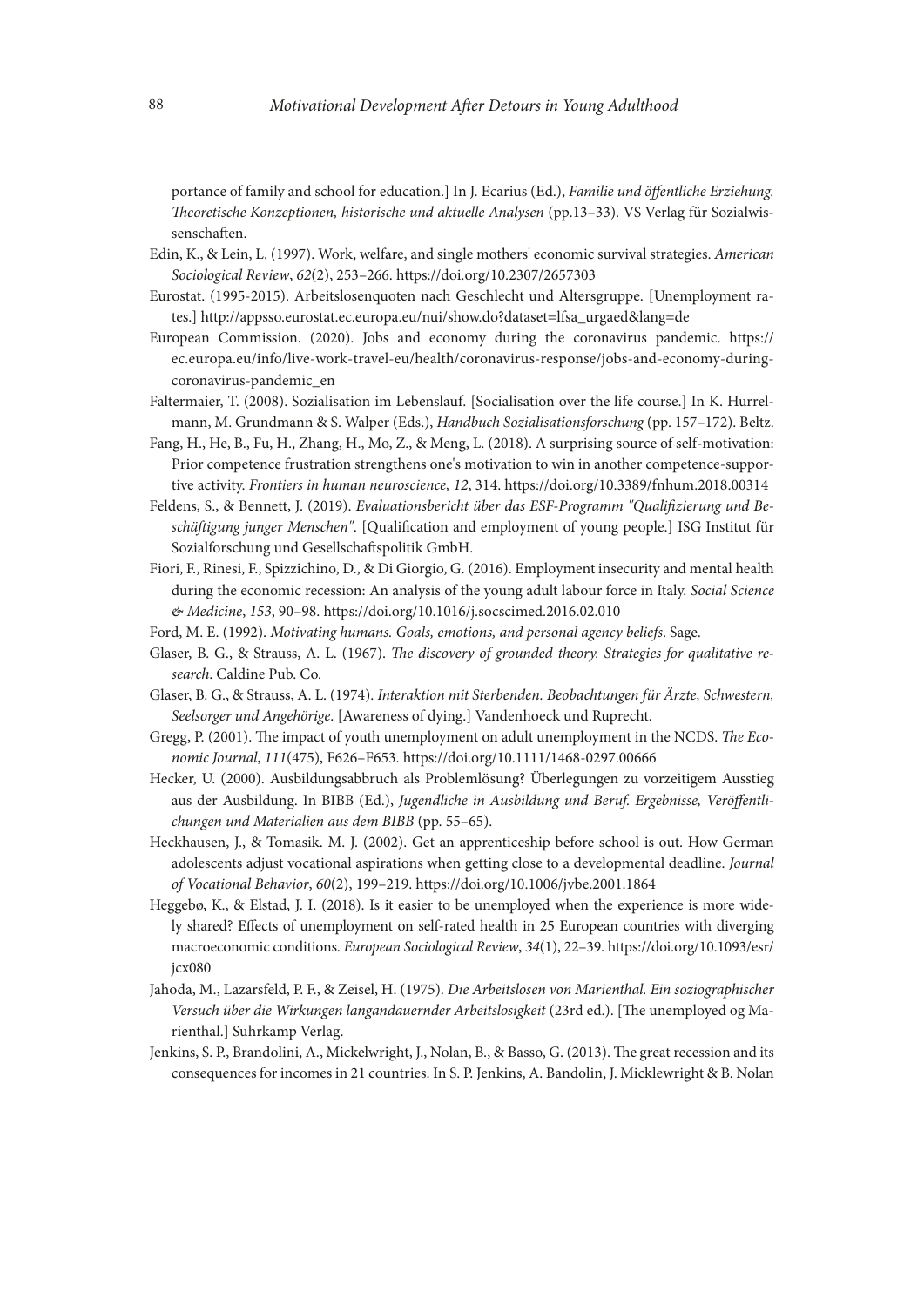(Eds.), *The great recession and the distribution of household income* (pp. 33-89). Oxford University Press.

- Landberg, M., & Noack, P. (2017a). Die außerbetriebliche Ausbildung als Ausgangspunkt für lebenslanges Lernen [Extra-vocational training as starting point for lifelong learning]. *Berufsbildung in Wissenschaft und Praxis BWP*, 46(3), 45-48.
- Landberg, M., & Noack, P. (2017b). Auszubildende in außerbetrieblicher Berufsausbildung: Die Sichtweise des Stützsystems. [The perspective of the support system in extra-vocational training]. *Der pädagogische Blick*, *2*, 89– 100.
- Lessenich, S. (2003). Der Arme in der Aktivgesellschaf zum sozialen Sinn des "Förderns und Forderns". [The purpose of promoting and demnading]. *WSI Mitteilungen*, 4, 214–220.
- Mascherini, M. (2019). Origins and future of the concept of NEETs in the European policy agenda. In J. O'Reilly, J. Leschke, R. Ortlieb, M. Seeleib-Kaiser & P. Villa (Eds.), *Youth labor in transition: inequalities, mobility, and policies in Europe* (pp. 503–529). [https://doi.org/10.1093/](https://doi.org/10.1093/oso/9780190864798.003.0017) [oso/9780190864798.003.0017](https://doi.org/10.1093/oso/9780190864798.003.0017)
- Mayer, K. U. (2004). Whose lives? How history, societies, and institutions defne and shape life courses. *Research in Human Development*, *1*(3), 161–187. https://doi.org/10.1207/s15427617rhd0103\_3
- Merkens, H. (2010). Auswahlverfahren, Sampling, Fallkonstruktion. [Sample selction.] In U. Flick, E. von Kardorf & I. Steinke (Eds.), *Qualitative Forschung. Ein Handbuch* (8th ed., pp. 286–299). Rowohlt.
- Michaelis, C., & Busse, R. (2021). Regional disparities in the training market: Opportunities for adolescents to obtain a company-based training place depending on regional training market conditions. *International Journal for Research in Vocational Education and Training*, *8*(1), 87–114. https:// doi.org/10.13152/IJRVET.8.1.5
- Modini, M., Joyce, S., Mykletun, A., Christensen, H., Bryant, R. A., Mitchell, P. B., & Harvey, S. B. (2016). The mental health benefits of employment: Results of a systematic meta-review. Australasi*an Psychiatry*, *24*(4), 331–336. https://doi.org/10.1177/1039856215618523
- Möller, J. (2010). The German labor market response in the world recession de-mystifying a miracle. *Zeitschrif für ArbeitsmarktForschung*, *42*, 325–336.
- Morse, J. M. (2009). Tussles, tensions, and resolutions. In J. M. Morse, J. Corbin, & P. N. Stern (Hrsg.). *Developing grounded theory. The second generation* (pp. 13–22). Left Coast Press.
- Mortimer, J. T., Staf, J., & Lee, J. C. (2005). Agency and structure in educational attainment and the transition to adulthood. In R. Levy, P. Ghiseletta, J.-M. Le Gof, D. Spini & E. Widmer (Eds.), *Advances in life course research: Vol. 10. Towards an interdisciplinary perspective on the life course* (1st ed., pp. 131–153). Elsevier JAI.
- Núñez, I., &, Ilias, L. (2010). Higher education and unemployment in Europe: An analysis of the academic subject and national efects. *Higher Education*, *59*. https://doi.org/10.1007/s10734-009-9260-7
- Ochsner, T. (2015, April 13). DGB-Studie zum Ausbildungsmarkt Viele Hauptschüler müssen draußen bleiben. Suddeutsche.de. https://www.sueddeutsche.de/wirtschaf/dgb-untersuchung-vielemuessen-draussen-bleiben-1.2431182
- Oferhaus, J., Leschke, J., & Schömann, K. (2016). Soziale Ungleichheit im Zugang zu beruficher Weiterbildung. [Diferent access to further training.] In R. Becker & W. Lauterbach (Eds.). *Bildung als Privileg* (pp. 387-420). Springer. https://doi.org/10.1007/978-3-658-11952-2\_12
- Rahmenvereinbarung über die Berufsschule. (2015). Beschluss der Kultusministerkonferenz vom 12.03.2015 i. d. F. vom 20.09.2019. [https://www.kmk.org/fleadmin/veroefentlichungen\\_](https://www.kmk.org/fileadmin/veroeffentlichungen_beschluesse/2015/2015_03_12-RV-Berufsschule.pdf) [beschluesse/2015/2015\\_03\\_12-RV-Berufsschule.pdf](https://www.kmk.org/fileadmin/veroeffentlichungen_beschluesse/2015/2015_03_12-RV-Berufsschule.pdf)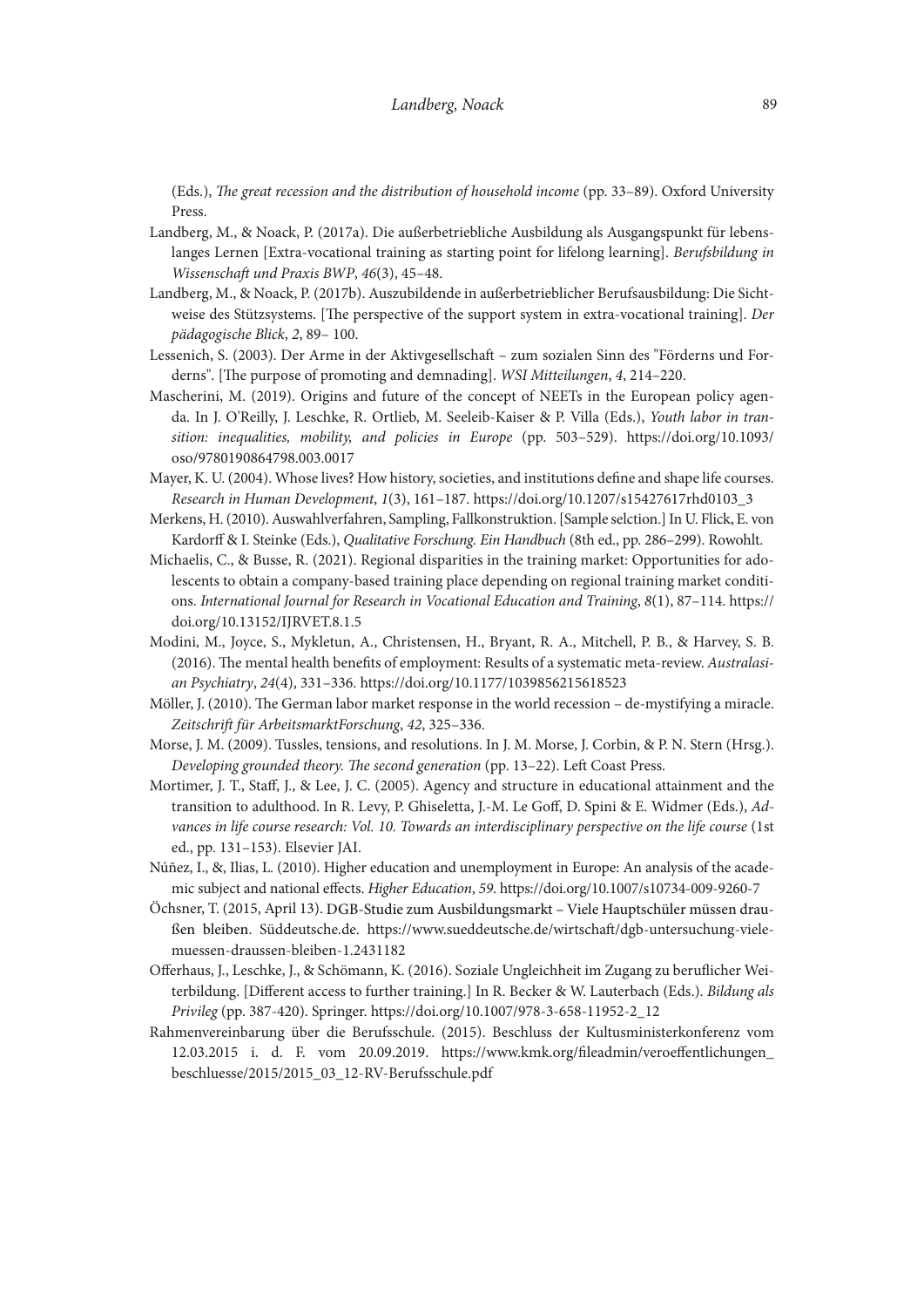Rheinberg, F. (2008). *Motivation* (7th ed.). Kohlhammer-Urban-Taschenbücher, Vol. 555. Kohlhammer. Rheinberg, F., & Fries, S. (2010). Motivationstraining und Motivierung. In D. H. Rost (Eds.), *Hand-*

*wörterbuch pädagogische Psychologie* (pp. 577–583). Beltz.

- Rinne, U., & Zimmermann, K. F. (2012). Another economic miracle? The German labor market and the Great Recession. *IZA journal of labor policy*, *1*(1), 1-21.
- Scherger, S. (2013). Neue Lebenslaufmuster im Wechselspiel von Standardisierung und De-Standardisierung. [Biographical patterns between standardization and destandardization.] In H.-W. Wahl & A. Kruse (Eds.), *Lebensläufe im Wandel. Sichtweisen verschiedener Disziplinen* (pp. 358–371). Kohlhammer.
- Schmillen, A., & Umkehrer, M. (2014). *Verfestigung von früher Arbeitslosigkeit: Einmal arbeitslos, immer wieder arbeitslos?* [Chronifcation of unemployment].
- Schoon, I., & Bynner, J. (2019). Young people and the great recession: Variations in the school-to-work transition in Europe and the United States, *Longitudinal and Life Course Studies*, *10*(2), 153–173. https://doi.org/10.1332/175795919X15514456677349
- Schoon, I. (2007). Adaptations to changing times: Agency in context. *International Journal of Psychology*, *42*(2), 94–101. https://doi.org/10.1080/00207590600991252
- Schulenberg, J., Sameroff, A., & Cicchetti, D. (2004). The transition to adulthood as a critical juncture in the course of psychopathology and mental health. *Development and Psychopathology*, *16*, 799–806. https://doi.org/10.1017/S0954579404040015
- Schultheis, F. (2005). Gesellschaf ohne Eigenschafen. [Society without characteristics.] In F. Schultheis & K. Schulz (Eds.), *Gesellschaf mit begrenzter Hafung. Zumutungen und Leiden im deutschen Alltag* (pp. 575–583). UVK Verlagsgesellschaf.
- Seifge-Krenke, I., Persike, M., & Luyckx, K. (2013). Factors contributing to diferent agency in work and study: A view on the 'forgotten half.' *Emerging Adulthood*, *1*(4), 283-292. [https://doi.](https://doi.org/10.1177/2167696813487337) [org/10.1177/2167696813487337](https://doi.org/10.1177/2167696813487337)
- Settersten, R., & Gannon, L. (2005). Structure, agency, and the space between: On the challenges and contradictions of a blended view of the life course. *Advances in Life Course Research*, *10*, 35–55. [https://doi.org/10.1016/S1040-2608\(05\)10001-X](https://doi.org/10.1016/S1040-2608(05)10001-X)
- Settersten, R. A., & Ray, B. E. (2010). *Not quite adults. Why 20-somethings are choosing a slower path to adulthood, and why it's good for everyone* (1st ed.). New Delacorte Press.
- Shane, J., Heckhausen, J., Lessard, J., Chen, C., & Greenberger, E. (2012). Career-related goal pursuit among post-high school youth. Relations between personal control beliefs and control strivings. *Motivation and Emotion*, *36*, 159–169. https://doi.org/10.1007/s11031-011-9245-6
- Solga, H., Protsch, P., Ebner, C., & Brzinsky-Fay, C. (2014). *The German vocational education and training system*. Discussion Paper SP I 2014-502. WZB.
- Spiel, C., Lüfenegger, M., Schober, B., & Finsterwald, M. (2019). Lebenslang erfolgreich lernen–die LehrerInnen legen den Grundstein. [Successful lifelong learning – importance of teachers.] In B. Kracke & P. Noack (Eds.), *Handbuch Entwicklungs-und Erziehungspsychologie* (pp. 335–350). Springer.
- Stern, P. N. (2009). Glaserian grounded theory. In J. M. Morse, J. Corbin & P. Noerager Stern (Eds.), *Developing grounded theory. The second generation* (pp. 55–85). Left Coast Press.

Strauss, A. L. (1987). *Qualitative analysis for social scientists*. Cambridge University Press.

Tarozzi, M. (2012, June). *Grounded theory summer school*.